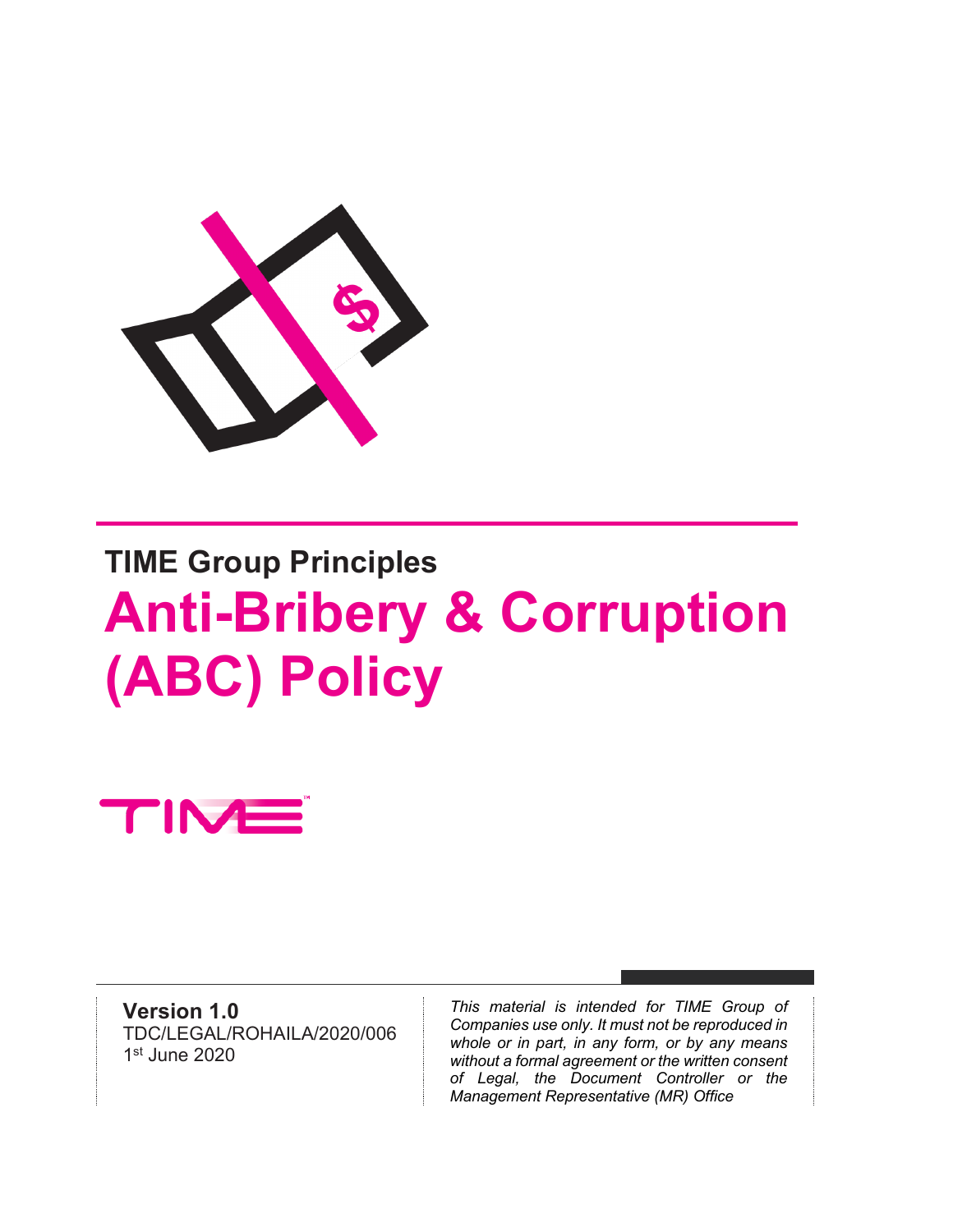## **Introduction**

This is TIME dotCom Berhad's Business Integrity and Anti-Corruption Policy ("Policy"). It sets out TIME's policy and general principles, guidelines and processes to minimise and eliminate TIME's exposure to the risk of unlawful conduct relating to bribery and corruption.

These guidelines deal with anti-bribery & corruption, general business courtesies and obligations of third parties engaged by TIME and are built upon the foundation of our Code of Conduct.



This Policy is applicable:

- To all of our Employees, management, directors (executive and non-executive), whereby this Policy supplements the Employee Handbook; and;
- To all of our service providers, suppliers, vendors, contractors, agents, or third parties engaged by us or any employee, senior manager, executive director on behalf of TIME ("3PP"), with added emphasis on the provisions set out in Section 3.

This Policy is applicable worldwide.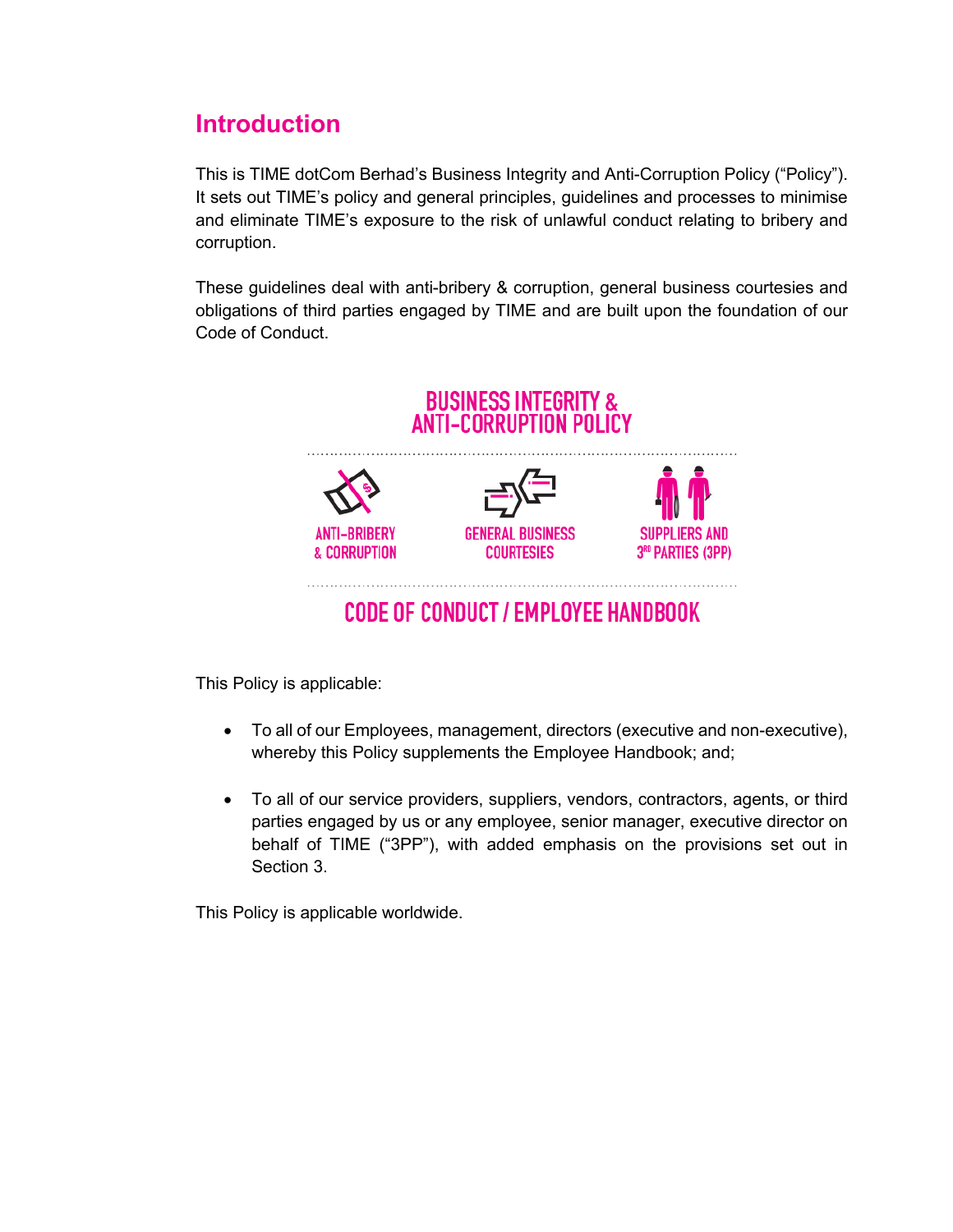Engaging in corrupt or bribery practices can bring severe consequences to TIME and to yourself, which extends beyond criminal penalties such as imprisonment and fines. The act of, or the perception of engaging in such behaviour also carries with it the risk of reputational and financial losses toward the TIME Group.

The key principle underlying this Policy is:

## **"Integrity Above All Else"**

This is a value that is embedded in each and every one of us. It is our intention to foster a culture where all our internal and external stakeholders behave honestly, reflecting our **zero tolerance towards bribery and corruption**.

How to spot bribery or corruption?

## **"If it looks or feels wrong, it probably is wrong."**

This Policy reinforces TIME's commitment to demonstrating that each and every Employee carries a fiduciary duty to act in the best interests of the Company and thus requires us to uphold the highest level of integrity and good governance in our conduct. A fiduciary is someone who undertakes to act for or on behalf of another, whether of a general or specific character; and it is immaterial whether he/she is contractually bound to do so.

TIME dotCom Berhad and its subsidiaries are committed to, and promise to:-

- Conduct business in an honest and ethical manner, acting fairly and with integrity in all business and regulatory dealings;
- Abide and uphold laws relating to the prevention of bribery and corruption in all jurisdictions in which we operate.

It is your responsibility to read, understand and adhere strictly to this Policy.

Your attention is drawn to Section 5 of this Policy, which sets out the consequences of non-compliance of this Policy. This includes, but is not limited to summary dismissal or termination of contract, as well as exposure to criminal liability.

It shall be your responsibility to report any suspected, threatened or actual breach of this Policy or its underlying principles, and any person making such report is assured the same protections as set out in the Whistleblowing Policy.

No Employee will suffer retaliation or discriminatory or disciplinary action (e.g. demotion, penalty, or other adverse consequences) for reporting in good faith violations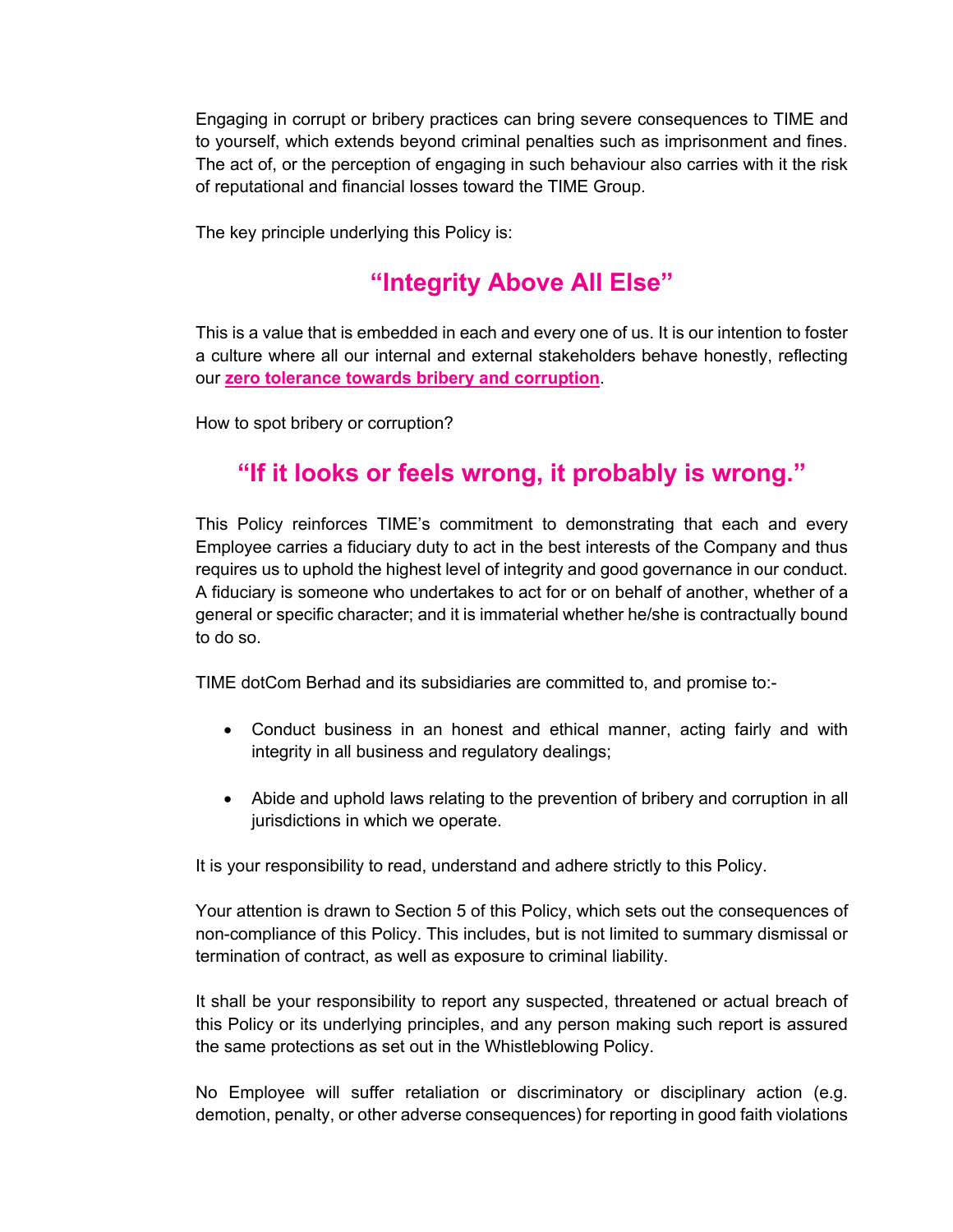or soundly suspected violations of this Policy or for refusing to engage in activities inconsistent with our fiduciary duties, even if such refusal may result in a loss of profit to TIME.

While this Policy is written in simple terms, its application may not always be straightforward. If, at any time you are in doubt, please contact TIME's Compliance and Ethics Officer ("C&E Officer") for further assistance and guidance.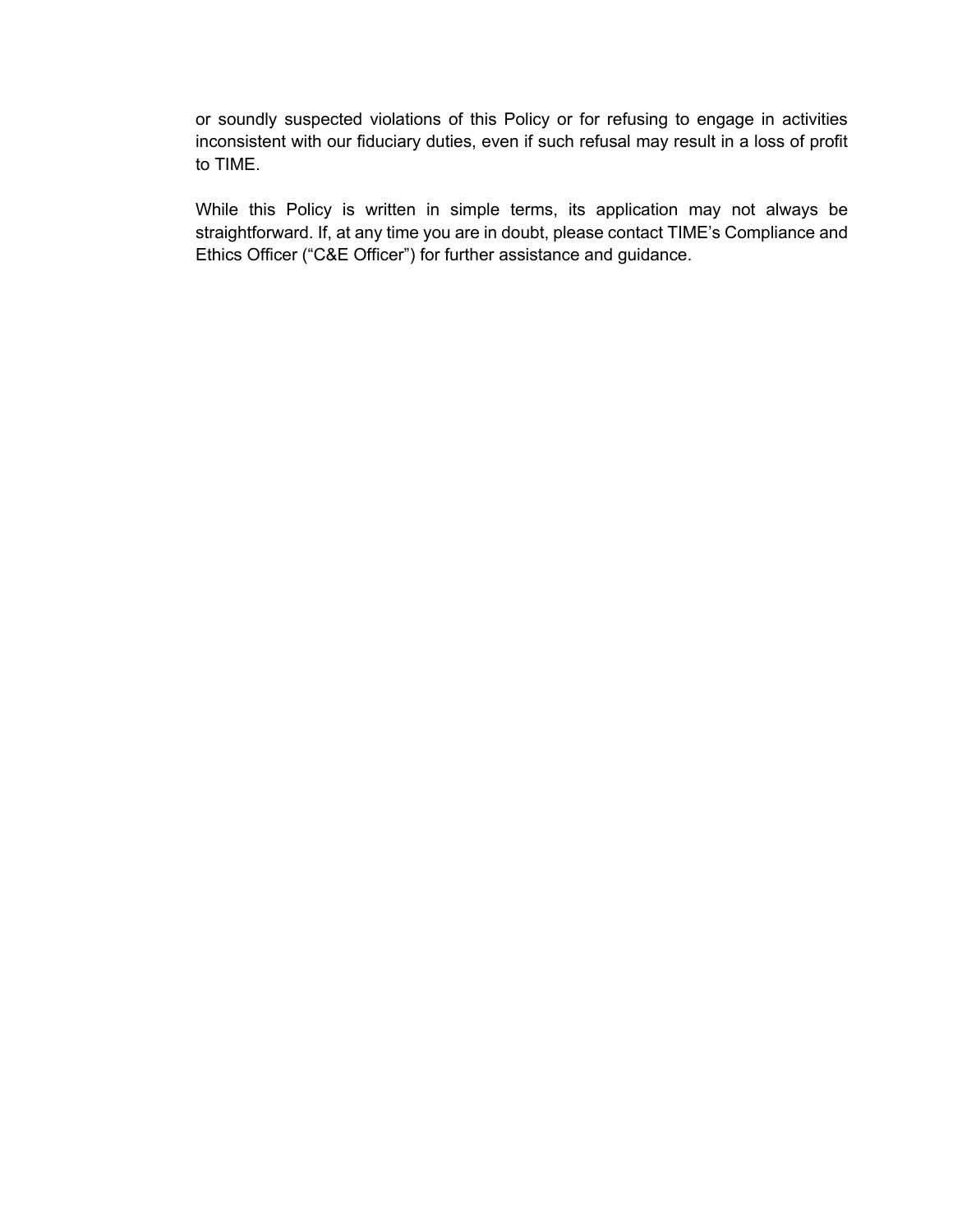## **Definitions**

The following words and phrases used in this Policy have the prescribed meanings, unless the context otherwise requires.

| <b>3PP or 3rd Party</b><br><b>Providers</b> | means suppliers, providers, vendors, licensors of intellectual<br>property rights, contractors, agents, brokers, referral partners,<br>consultants, resellers, value-added partners, other forms<br>of<br>representatives or third parties engaged by the TIME Group; |
|---------------------------------------------|-----------------------------------------------------------------------------------------------------------------------------------------------------------------------------------------------------------------------------------------------------------------------|
| <b>ABC Policy or</b><br><b>Policy</b>       | means this anti-bribery and anti-corruption policy, and any and all<br>amendments, and revisions thereto;                                                                                                                                                             |
| <b>Affiliates</b>                           | means any juristic person that is not a member of the TIME Group;                                                                                                                                                                                                     |
| <b>C&amp;E Officer</b>                      | means the person who is in charge of this Policy;                                                                                                                                                                                                                     |
| <b>C&amp;E Clearance</b><br>or Clearance    | means the statement or indication by the C&E Officer in writing that<br>he / she has no objection to any proposed action under this Policy and<br>in the form set out in the Annexure as ABC Form 4;                                                                  |
| <b>Compliance</b><br><b>Officer</b>         | means the department led by the C&E Officer;                                                                                                                                                                                                                          |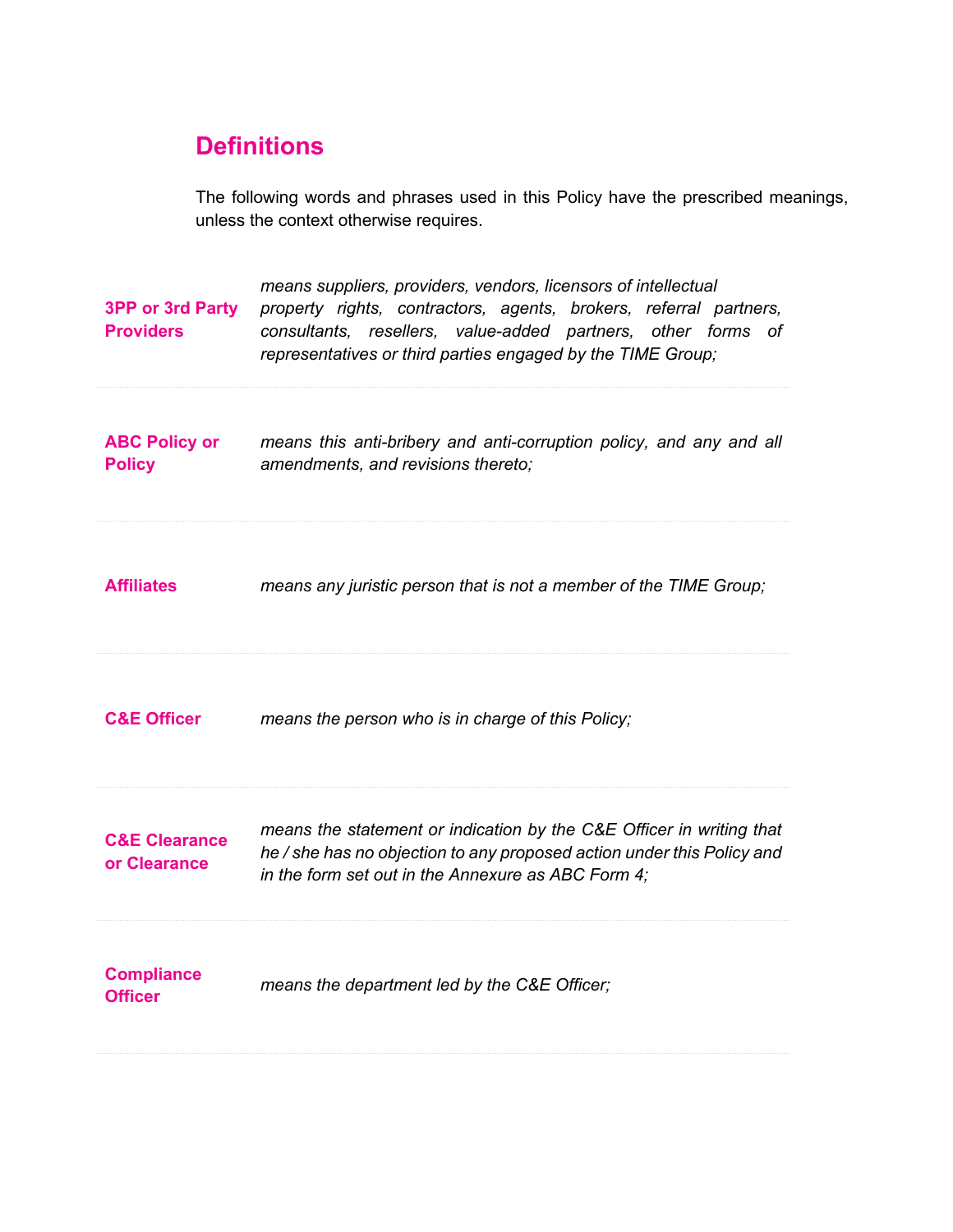| <b>Corporate</b><br>Personnel,<br><b>Employee or</b><br>You | means an Employee, the senior management of and / or the<br>executive, non-executive and independent directors of TIME and any<br>corporate entity of the TIME Group;                                                                                                                                                                                                                                                                  |
|-------------------------------------------------------------|----------------------------------------------------------------------------------------------------------------------------------------------------------------------------------------------------------------------------------------------------------------------------------------------------------------------------------------------------------------------------------------------------------------------------------------|
| <b>CRA</b>                                                  | means a corporate risk assessment as set out in Section 4.5;                                                                                                                                                                                                                                                                                                                                                                           |
| <b>Employee</b><br><b>Handbook</b>                          | means TIME's Employee Handbook, Version 2020 and including such<br>amendments, changes or modifications as may be made from time to<br>time;                                                                                                                                                                                                                                                                                           |
| <b>External</b><br><b>Stakeholders</b>                      | In relation to the TIME Group, this shall include actual and potential<br>customers, suppliers, distributors, agents, advisors, intermediaries or<br>service providers who engage in business activities with TIME Group;<br>and government and public bodies, including their advisors,<br>representatives and officials, politicians, and public parties with whom<br>TIME Group has business dealings;                              |
| <b>GMET</b>                                                 | means a general business courtesy where one offers to pay for a<br>customer, 3PP or Government Official and can be in the form of a gift,<br>meal, entertainment or travel, as set out in Section 2;                                                                                                                                                                                                                                   |
| <b>Government</b>                                           | includes local, provincial, regional, and / or national governments, the<br>legislative, judicial, and executive branches of Government, and the<br>civil service;                                                                                                                                                                                                                                                                     |
| <b>Government</b><br><b>Official</b>                        | includes any official or Employee of a Government, Government-<br>owned enterprise, Government agency or regulatory authority, any<br>political candidate or member of a political party, any public<br>international organisation, any official or employee of a public<br>international organisation (e.g. United Nations, World Bank), or any<br>person acting in an official capacity for or on behalf of any of the<br>foregoing; |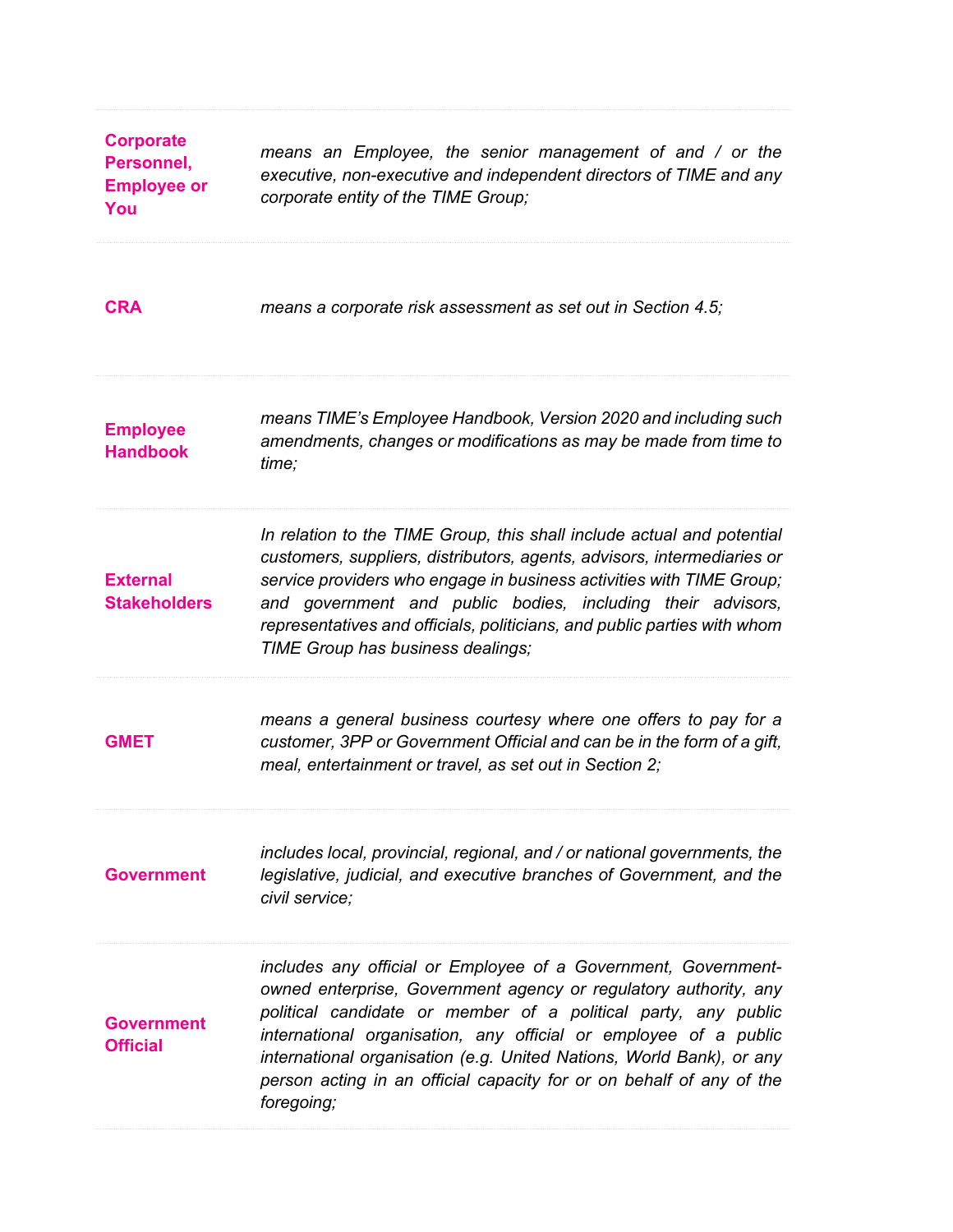| <b>Gratification</b>                                  | includes but not limited to money, donation, gift, loan, fee, reward,<br>valuable security, forbearance, favour, undertaking, property or<br>interest in property of any description whether movable or immovable,<br>finance benefit, or any other advantage to a person or entity;                                                                                                                                               |
|-------------------------------------------------------|------------------------------------------------------------------------------------------------------------------------------------------------------------------------------------------------------------------------------------------------------------------------------------------------------------------------------------------------------------------------------------------------------------------------------------|
| Investigation<br><b>Report</b>                        | means the report issued by the C&E Officer to the Chair of the Audit<br>Committee on the outcome of an investigation and the recommended<br>course of action:                                                                                                                                                                                                                                                                      |
| <b>Management</b>                                     | means the senior management of TIME;                                                                                                                                                                                                                                                                                                                                                                                               |
| <b>Politically</b><br><b>Exposed Person</b><br>or PEP | means someone who is either prominent in Government or has been<br>entrusted with a public, regulatory or executive function, and includes<br>any political candidate, member of a political party, a politically-linked<br>individual or company that is able to exercise influence over<br>Government Officials decision making (including exerting, direct or<br>indirect, undue influence over the said Government Officials); |
| <b>TIME Group</b>                                     | means the various companies (wheresoever incorporated) which are<br>either subsidiaries of TIME or subsidiaries of a subsidiary of TIME;                                                                                                                                                                                                                                                                                           |
| <b>TIME</b>                                           | means TIME dotCom Berhad (Co. Reg. No. 413292-P);                                                                                                                                                                                                                                                                                                                                                                                  |
| Whistleblowing<br><b>Policy</b>                       | means the whistleblowing policy published by PEOPLE Division,<br>TIME.                                                                                                                                                                                                                                                                                                                                                             |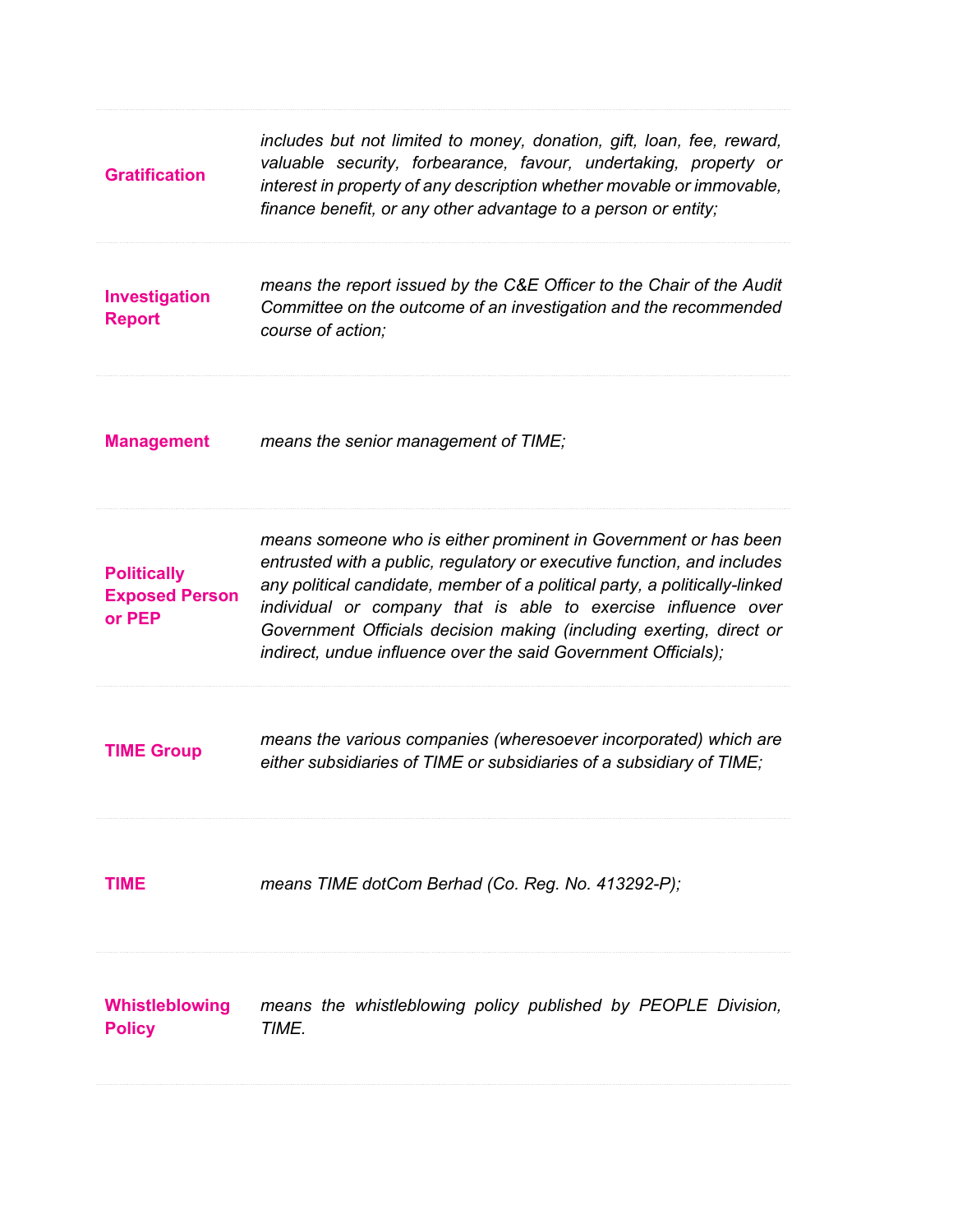## **1.0 Anti-Bribery & Corruption (ABC) Policy 1.1 General Rule**

TIME has a zero-tolerance policy towards bribery and / or corruption, even if it results in losing a piece of business or commercial advantage for TIME. Any breach, attempted breach or abetment in a breach of the prohibitions stated in this Policy shall be deemed a non-compliance of this Policy and subject to disciplinary and / or other action as set out herein.

## **1.2 Prohibited Acts**

## **1.2.1 Gratification**

## **1.2.1.1 Prohibition against Giving or Offering Gratification**

Corporate Personnel and 3PP's are PROHIBITED FROM giving or offering any Gratification, whether directly or indirectly, to any person, Government Official, PEP or entity, including but not limited to any customers or potential customers (or their employees or officers), political party, candidate for political office or any intermediaries, such as agents, attorneys or consultants, with intent to obtain a business or an advantage for TIME.

### **1.2.1.2 Prohibition against Accepting or Receiving Gratification**

Corporate Personnel are PROHIBITED FROM accepting or receiving any Gratification from anyone, whether directly or indirectly, in order to secure an advantage or business for the giver of the Gratification or for a third party, from any person or entity which is intended to, or which may be perceived as being intended to:

- influence one's official acts or decisions;
- obtain or retain business or a business advantage for, or direct business to, the offeror of the bribe and / or any entity that he/she represents; and / or
- secure any improper advantage for the offeror of the bribe and / or any entity that he / she represents.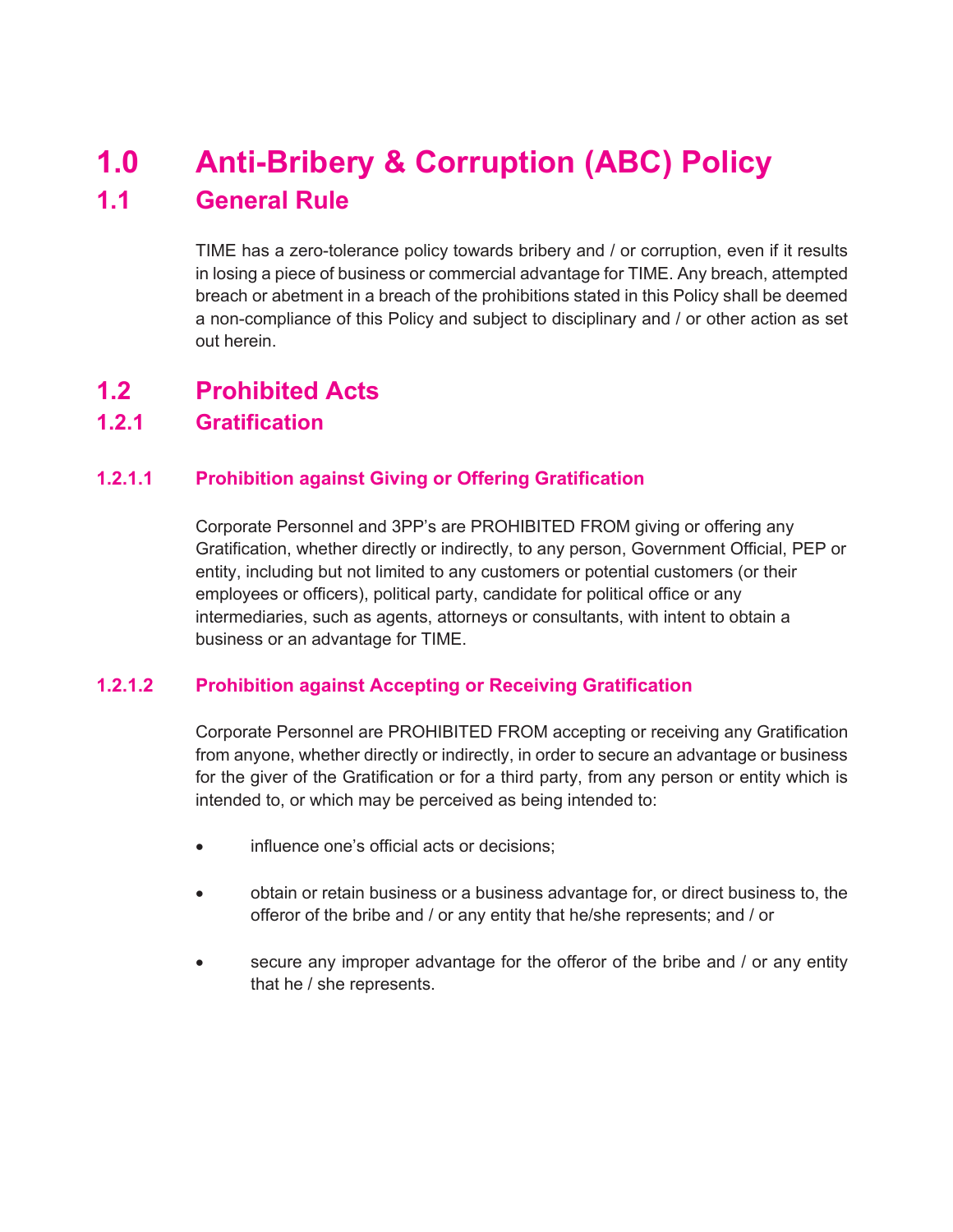## **1.2.2 Influence Buying**

#### **1.2.2.1 Prohibition against Influence Buying**

The buying of, or entering into an arrangement to secure the influence of a person that is in a position of influence to use his / her personal influence to obtain a benefit for TIME Group in return for TIME paying such a person a fee (whether in cash or in kind) is PROHIBITED.

## **1.2.3 Payments to Government Officials & Politically Exposed Persons**

#### **1.2.3.1 General Prohibition**

Any and all Gratifications made or given to Government Officials or PEP or the members of their family, in order to influence such Government Officials or PEP's decision making or to exercise his / her influence over the decision-making process in order that TIME may obtain or retain business or obtain or retain an advantage is PROHIBITED.

## **1.2.4 Facilitation Payments**

Facilitation or grease payments to any Government Official, PEP, person, entity or body that benefits or advantages TIME is PROHIBITED. This prohibition applies regardless of whether the payment is to facilitate, accelerate or speed up a process whose end beneficiary is TIME.

## **1.2.5 Contributions or Donations**

#### **1.2.5.1 General Rule**

Subject to the exception in Section 1.2.5.2 below, it is PROHIBITED to make contributions or donations, whether in cash, kind, or by any other means, to support any political party, politician or candidate for political or administrative office, or to donate to a charity recommended by a Government Official or PEP as this may be perceived as an attempt to gain an advantage for TIME.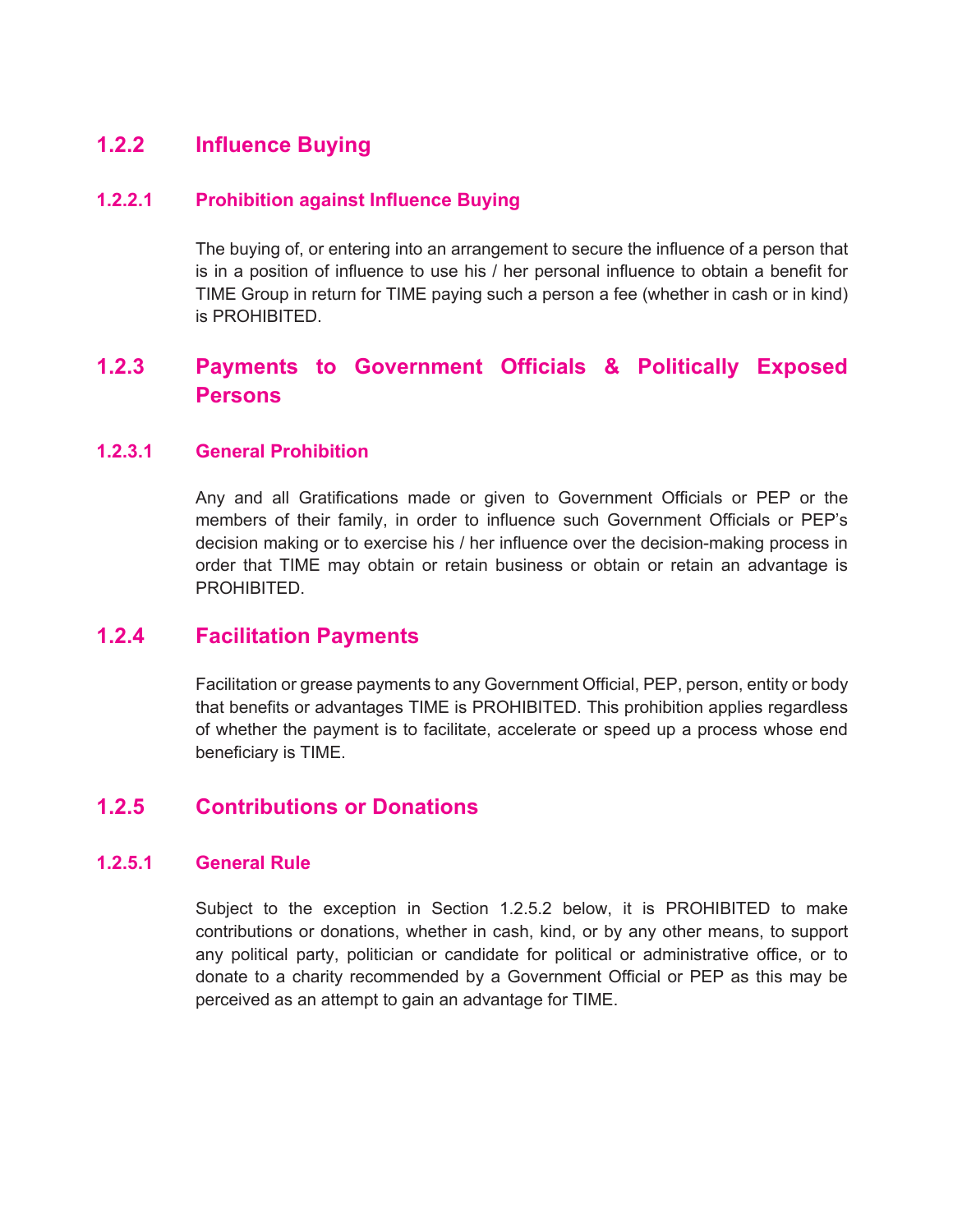### **1.2.5.2 Charitable Contributions or Donations**

Charitable contributions or donations may be made on behalf of TIME, subject always that prior C&E Clearance is obtained from the C&E Officer (as per Section 1.2.5.3 below) and the contributions or donations comply with the criteria as may be set out in relation thereto.

Donations made in a personal capacity will not be reimbursed by TIME nor shall be deemed to be made by or on behalf or in favour of TIME.

### **1.2.5.3 Review Process for Charitable Contributions and Donations**

- a. All persons involved are responsible for ensuring that any contribution or donation proposed to be made are legal and ethical under local laws and practices.
- b. The C&E Officer must carry out his / her due diligence to ascertain that the contribution or donation is not pursuant to an illegal or improper request, and that the selection of the charity is genuine and bona fide. The due diligence record must be with sufficient clarity and detail, and retained by the C&E Officer.
- c. Once the C&E Officer is satisfied, he / she may issue the C&E Clearance. Clearances by the C&E Officer are for specific contributions or donations only, and not to be taken as a general approval.
- d. Donations are to be made at a public event which has issued a public request for contributions or donations, and the amount of contribution or donation by the Company must be fair and reasonable, and in line with those of the other donors.

## **1.2.6 Engaging 3rd Party Intermediaries**

### **1.2.6.1 General Rule**

No 3rd party agent or intermediary shall be engaged for any purpose unless such engagement is required following a business case submitted and approved by the Management and fulfils the conditions set below.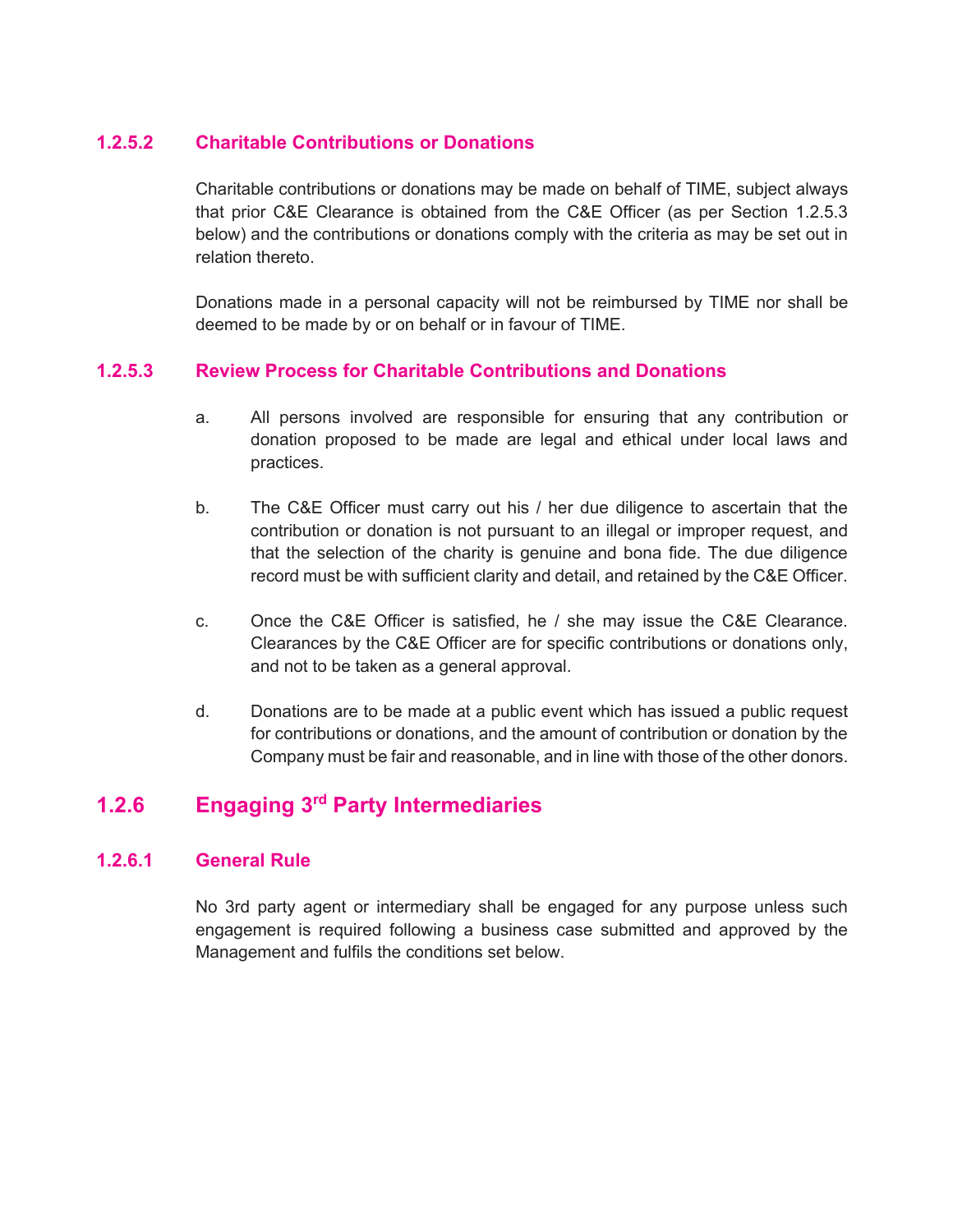## **1.2.6.2 Conditions of Engagement**

The following must be adhered to before the use of an agent or intermediary is permitted.

- a. the business case for the appointment of an agent or intermediary submitted and approved by management must be sighted by the C&E Officer, or its tabling shall involve the participation of the C&E Officer;
- b. the appointment of an agent or intermediary shall be for a specific purpose and for a specified period, which in total will be no longer than three (3) years and may be subject to annual review;
- c. the C&E Officer undertakes a due diligence of the agent or intermediary;
- d. on completion of the due diligence, the C&E Officer submits to the Chair of the Audit Committee the findings and his / her recommendation;
- e. if the C&E Officer recommends that the agent or intermediary be engaged, a proper binding agreement is to be executed between the parties, containing terms which expressly prohibits bribery or corrupt conduct and other safeguards and requirements as to protect TIME against any allegation or action relating to improper conduct.
- f. prior C&E Clearance must be obtained before any payment may be made to the agent or intermediary.

## **1.2.7 Payment of Fee or Commission to a Third Party**

### **1.2.7.1 General Rule**

If Corporate Personnel receive a request from an officer or employee of a customer or potential customer, for either payment of a fee or commission to a third party if the contract is awarded to TIME or the appointment of a third party as TIME's reseller and to flow the contract if the contract is awarded to TIME through such reseller, such arrangements and such fee or commission payments are PROHIBITED unless prior C&E Clearance is obtained and fulfils the conditions set out below.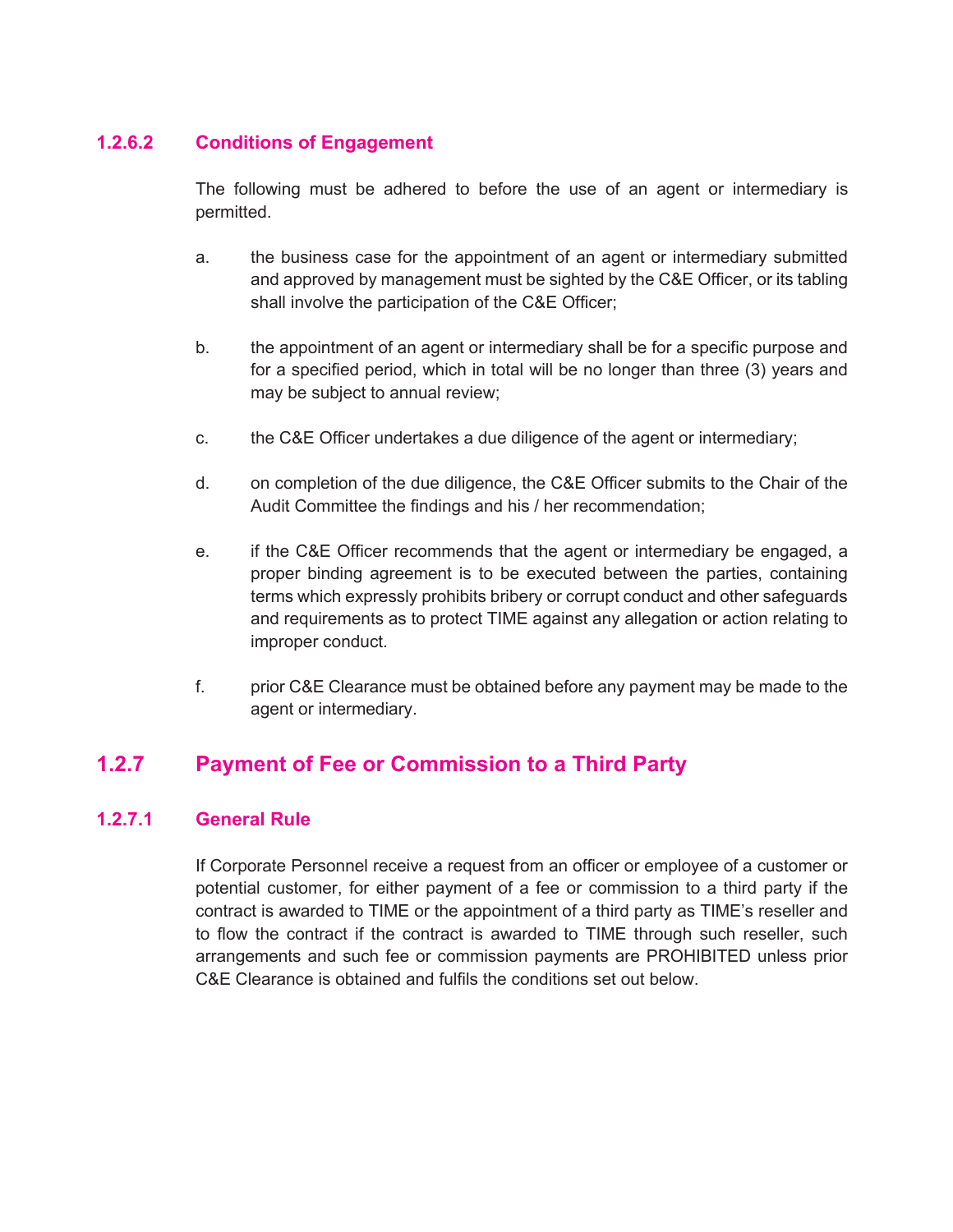### **1.2.7.2 Conditions**

Such arrangements or payments may be permitted if:

- a. the request is in writing and signed by the Corporate Personnel making the request;
- b. the request is submitted to the C&E Officer by the Corporate Personnel within five (5) working days from it being made;
- c. the C&E Officer undertakes and completes a due diligence exercise on the recipients to determine its genuineness and propriety;
- d. the C&E Officer informs the Chair of the Audit Committee of the request, the recommendation of the C&E Officer and the Chair has no objections;
- e. the arrangement is properly documented and the terms of which are sanctioned by the C&E Officer; and
- f. prior C&E Clearance is obtained before any payment may be made to such third party.

## **1.2.8 Buying Information to Secure a Competitive Edge or Advantage**

## **1.2.8.1 General Rule**

No Gratification is to be provided, offered or agreed to be provided to a third party or an Employee or agent of a potential or existing customer in return for information that will give TIME a competitive edge over its competitors in any bidding or tender process.

## **1.2.9 Money Laundering**

If a Corporate Personnel has reason to believe that any activity or request submitted has the elements or creates a reasonable suspicion of a concealment of illegal activity through legitimate activities falling within the definition or description of money laundering (or such similar criminal activity and includes its attempt and / or abetment), such personnel must report any such suspicion to the C&E Officer.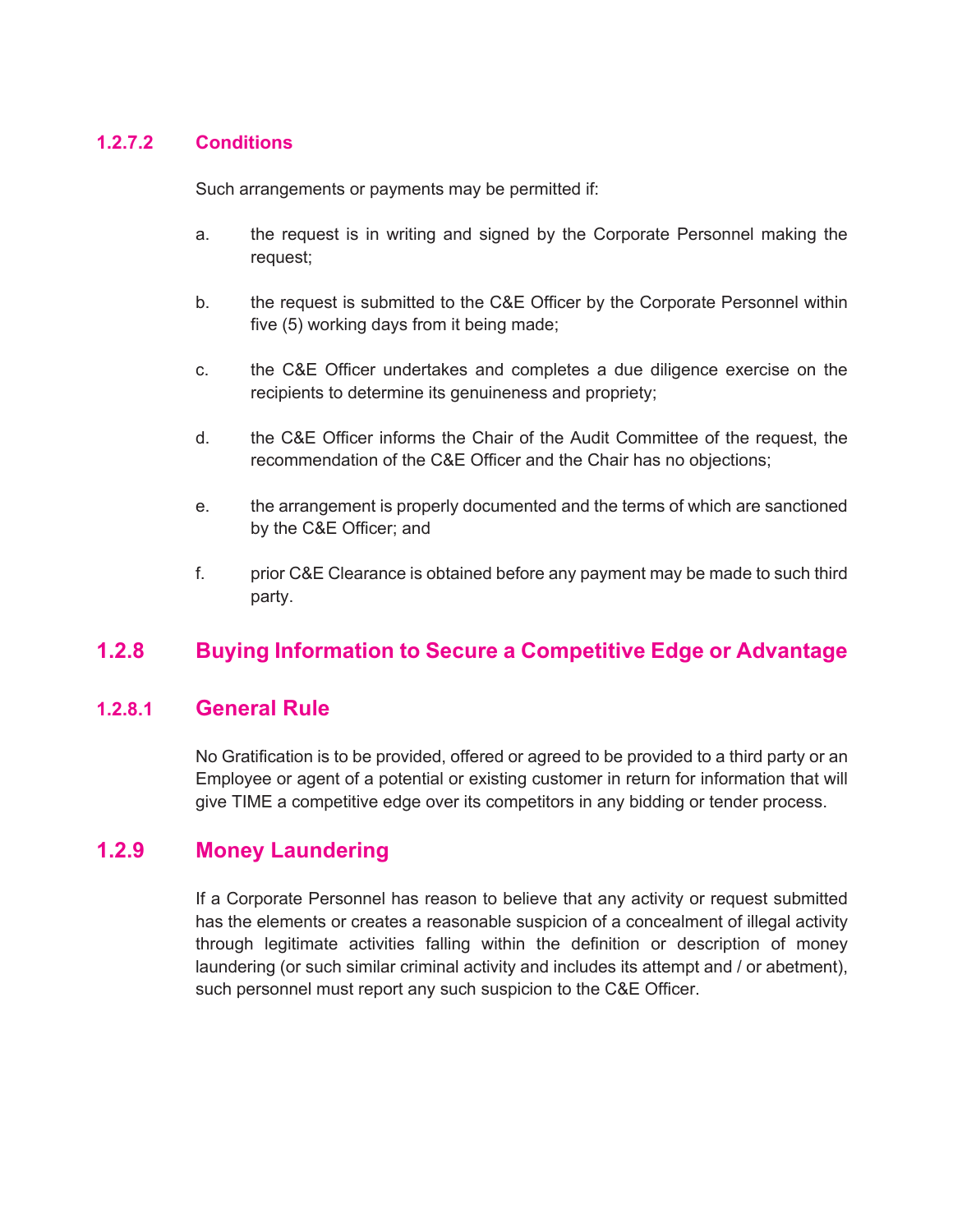## **2.0 General Business Courtesies 2.1 General Rule**

A general business courtesy is one where you offer to pay for a certain item or service for a customer, supplier or a Government Official. It may be a gift, meal, entertainment or travel ("GMET") and can be a normal and healthy part of building business relationships.

As a general rule, TIME will not offer or accept GMETs to encourage or reward a decision and does not condone the act of offering or accepting GMET by its external stakeholders to encourage or reward a benefit given or to be considered for TIME.

Because we operate in many countries, different cultures have different attitudes to what is acceptable and may also form part of general business etiquette. As such, we need to respect these differences, while staying true to our Policy by exercising proper care and judgement, anchored always on the Mandatory Principles outlined below, before offering or accepting GMET.

These principles will even apply to situations where you pay for meals, entertainment or travel, or provide a gift for TIME's business purposes and do not intend to seek or claim reimbursement from TIME.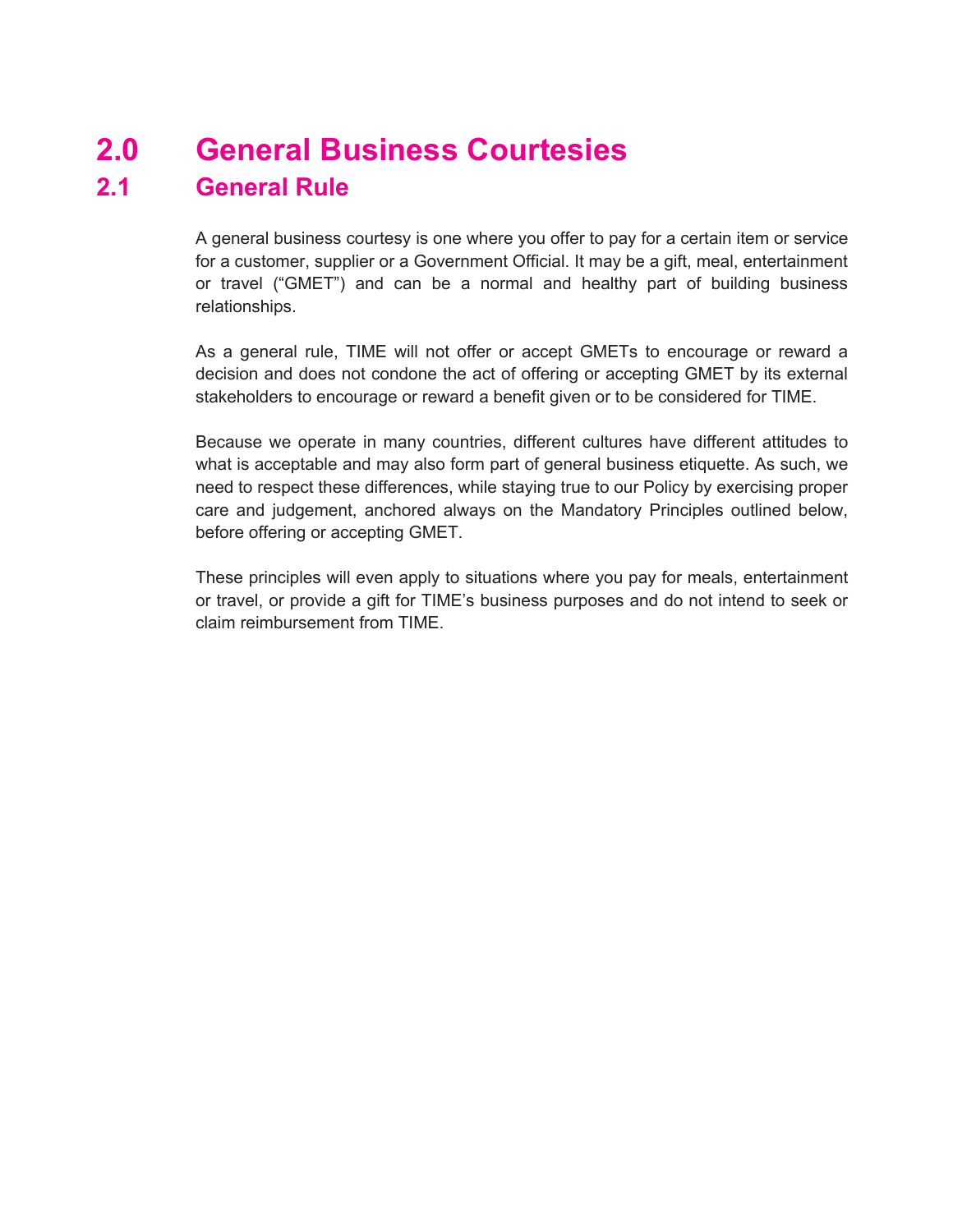## **2.2 Mandatory Principles in Relation to GMET**

Corporate Personnel and 3PP shall comply with the following mandatory principles when it comes to GMET:

- **Compliance with Applicable Laws, regulations and policies**. You must comply with the letter and spirit of the applicable local laws (in particular laws relating to bribery and / or corruption) when offering or providing GMET. The same shall also apply to other ancillary regulations and policies.
- **Consistency**. The GMET must be consistent with the laws and regulations in both countries of the person extending the offer as well as of the country of the person receiving it.
- **Business Purpose**. The GMET must be for a legitimate purpose, such as to promote, demonstrate or explain TIME's services, network, business or position;
- **No Improper Influence**. Giving of GMET to a recipient MUST NOT place the recipient under any obligation or with the intent of compromising the recipient's objectivity in making a decision that affects TIME, the 3PP or yourself. The sole intent or purpose of the GMET shall be to build the business relationship within the normal standards of courtesy.
- **Made Openly & Socially Acceptable**. The GMET must be given or received in an open, transparent manner and in a business setting. It must also be socially acceptable i.e. other people (such as peers, competitors, or the press) would agree that the GMET is reasonable, and that it can be discussed without fear of possible reproach.
- **Reasonable in Value**. The entire GMET must be reasonable in value and neither lavish nor excessive.
- **Appropriate & Occasional**. The nature of the GMET must be appropriate to the business relationship and local custom, given or received occasionally according to local or industry standards, and not cause embarrassment by its disclosure.
- **Accurately Recorded**. GMET payments must be accurately and appropriately documented with reasonable detail. All receipts and / or proper documentation for all GMET expenses made or received shall be submitted to the C&E Officer for record purposes. All submissions must contain complete description as to time, place, and type of GMET; name title, and business affiliation of customers, 3PP or other persons entertained; and the business purpose.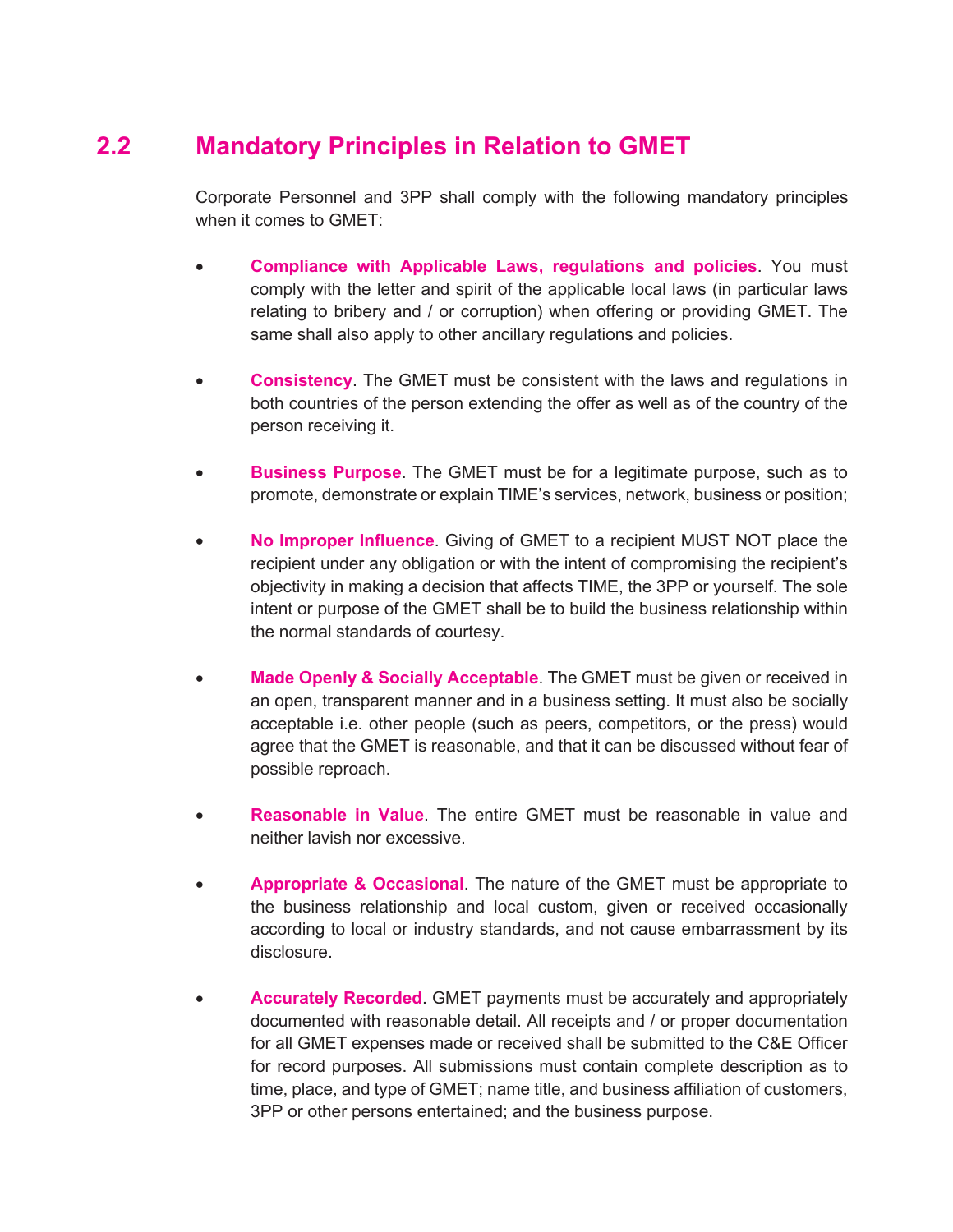## **2.3 GMET RULES**

## **2.3.1 Giving GMET**

### **2.3.1.1 General Rule**

GMET may be given, offered, provided or paid for by you on behalf of TIME, ONLY IF it is consistent with the Mandatory Principles above, and subject to the additional requirements applicable to the specific situations below.

## **2.3.1.2 For 3rd Parties**

You may only pay for the ordinary and necessary business entertainment expenses or the travel and accommodation expenses of  $3<sup>rd</sup>$  parties if the mandatory principles in Section 2.2 above are followed, without exception and if the expenses are reasonable.

Prior C&E Clearance is required before this expenditure may be incurred. If entertainment was provided in a place not normally conducive to a business discussion (theatre, sporting event, etc.), the requestor must show the date, time, duration, place, nature, and participants in the related business discussion preceding or following the entertainment.

If the  $3<sup>rd</sup>$  Party recipient is a business partner, customer (existing or prospective) or other 3PP, the additional requirement to be satisfied is that the business entertainment expense must meet either of the following two tests:

- a. Either
	- I. the business entertainment took place in a clear business setting, OR
	- II. the main purpose of entertainment was the active conduct of business, AND you did engage in business with the person during the entertainment period; or
- b. meal or entertainment was associated with TIME's business AND the business entertainment directly preceded or followed a substantial business discussion.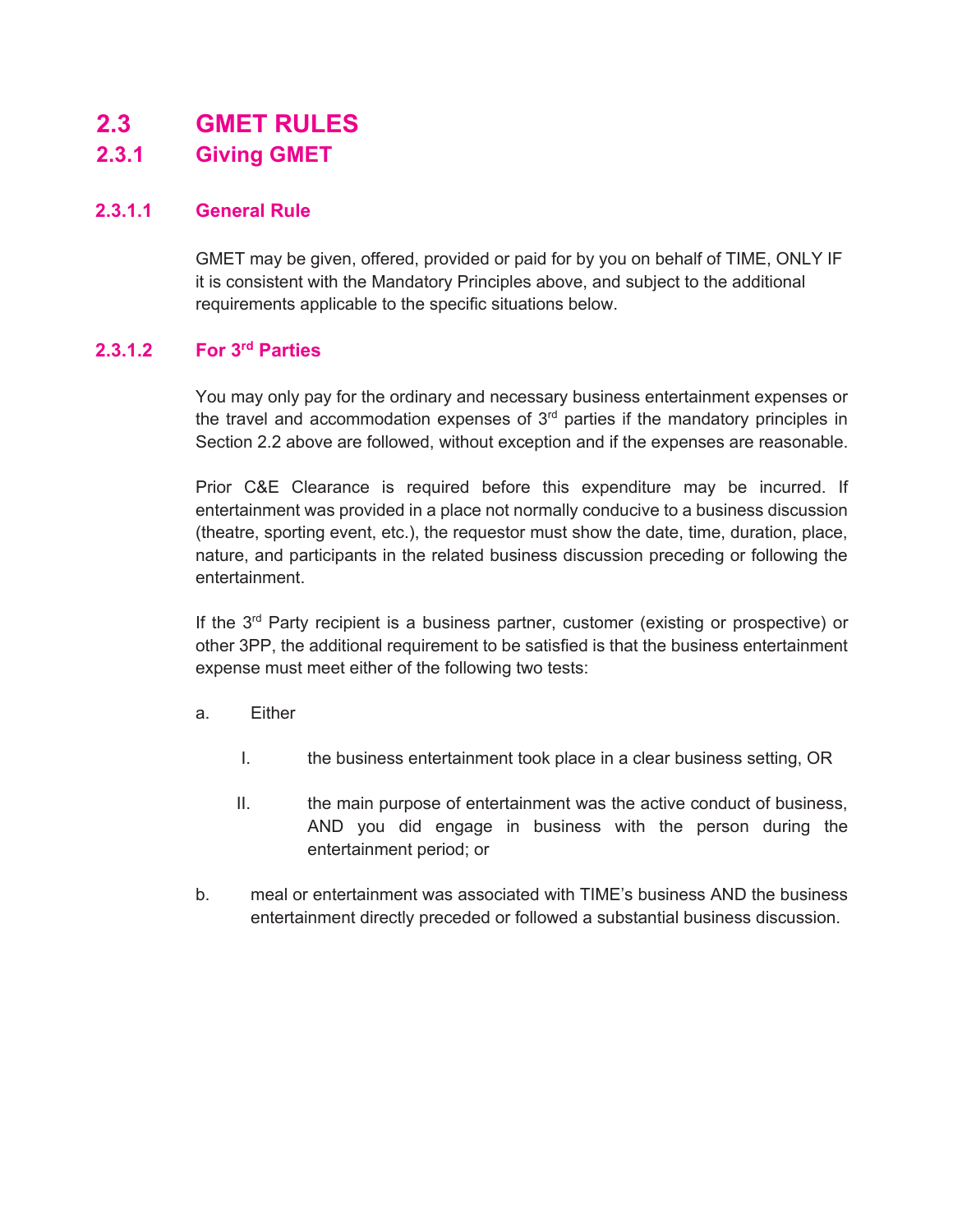## **2.3.1.3 For Government Officials**

You may not pay or provide for any business entertainment or travel on TIME's behalf to a Government Official without first obtaining C&E Clearance.

The limited circumstances are:

- a. The Government Official is invited to and is visiting a location or premises of TIME Group or other business-related location of TIME (e.g. an exhibition booth at an international exhibition); or
- b. the travel by the Government Official or entertainment is for a legitimate business purpose, such as a meeting to discuss regulatory issues or to demonstrate TIME's products or services; and
- c. the expenses are reasonable given the seniority of the Government Official.

ABC Form 3: Government Official Travel Acknowledgement (see Annexures) must be completed and signed by the Government Official in question, in advance of any commitment to pay for travel or accommodation expenses for the said Government Official.

The completed and signed Government Official Travel Acknowledgement form must be sent to the C&E Officer. Travel cannot include side trips to non-business destinations and TIME will not cover the expenses of family, friends or other associates other than the named Government Official.

## **2.3.1.4 Gifts to Government Officials**

Visiting Government Officials and bringing them a gift as a token of respect is permissible if the gift complies with the Mandatory Principles and is commensurate with the status and designation of such Government Official in his / her official capacity only.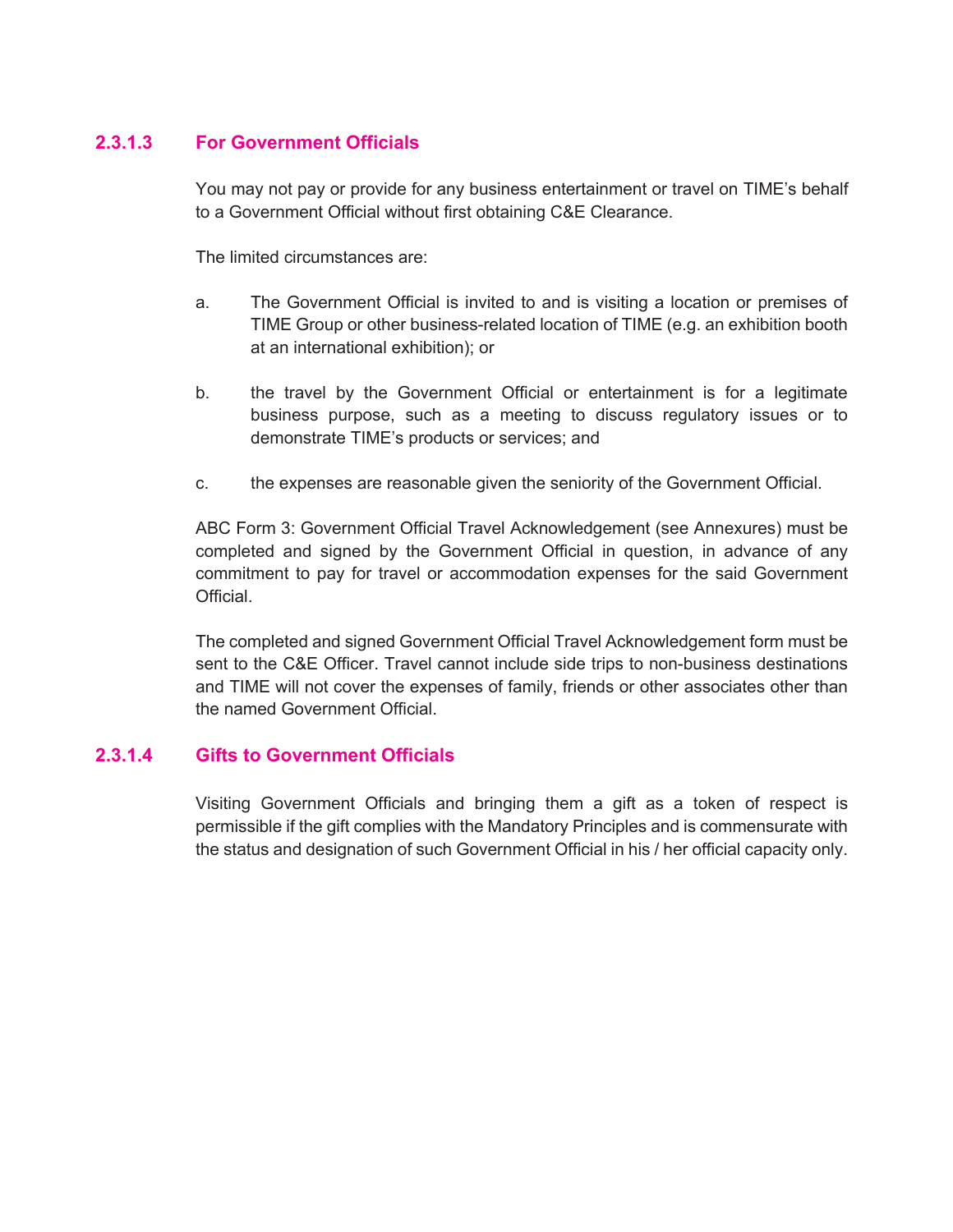## **2.3.1.5 Buying Meals for Government Officials**

Buying meals for Government Officials is permitted if it complies with the Mandatory Principles, and the following additional criteria:

- a. that the offer to buy is made by the Corporate Personnel first and not by the Government Official;
- b. you and the recipient must be present throughout the period, and
- c. the venue is appropriate, not too extravagant, shady or unusual for business to be conducted.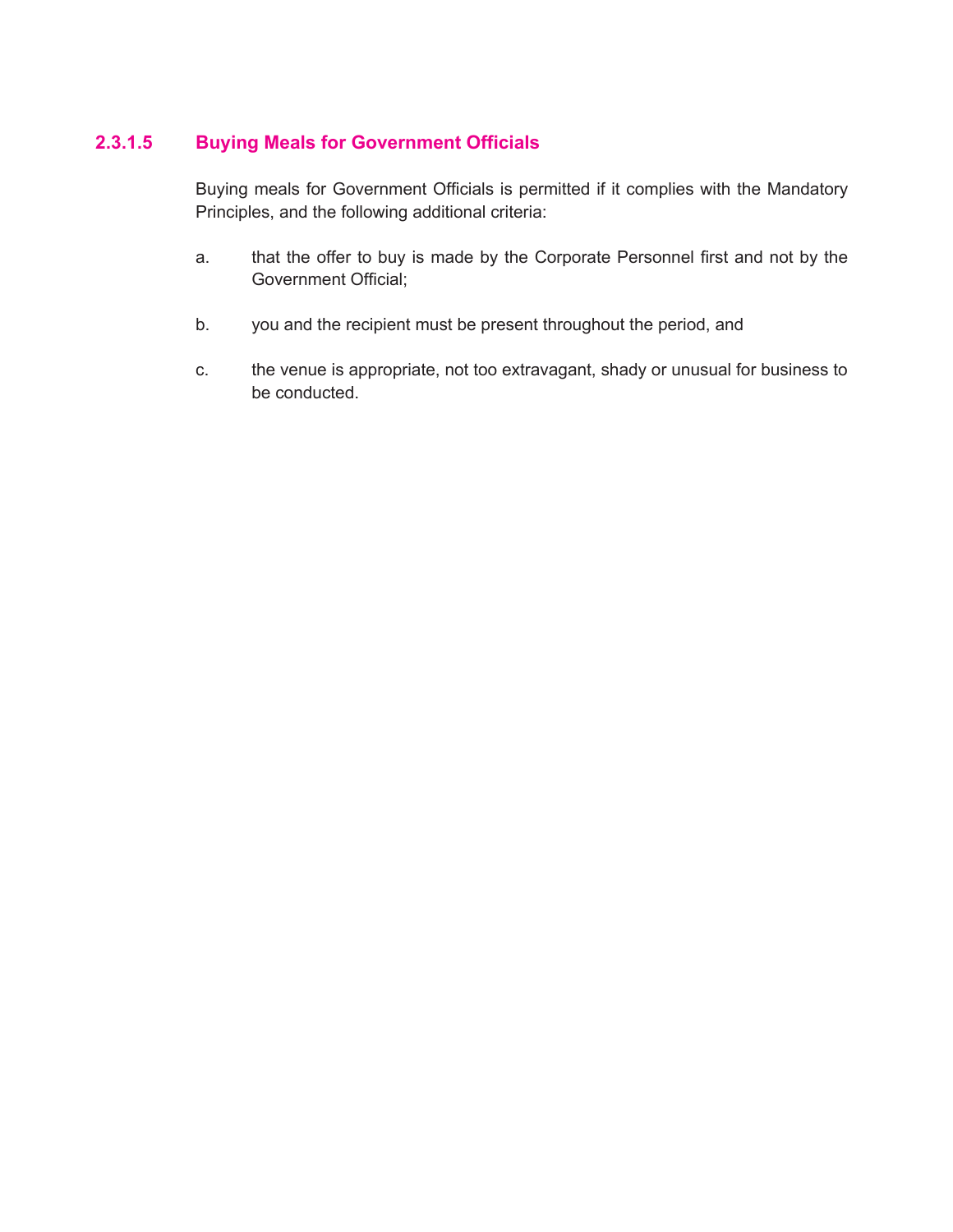## **2.3.2 Receiving GMET**

#### **2.3.2.1 General Rule**

Corporate Personnel shall be subject to the general rules set out in Section 5.0 of the Code of Conduct , as may be varied or supplemented herein. Any approved receipt of GMET, must be consistent with the Mandatory Principles above, and subject to the following additional requirements of the specific situations.

#### **2.3.2.2 Travel & Accommodation Paid by 3PP**

You may, subject to the prior C&E Clearance, accept invitations to promotional or business events, where the organising entity or company (other than a member of the TIME Group) assumes reasonable transportation, lodging, and/or meal expenses. It will not be considered improper, if the purpose of the invitation is exclusively to present the organising entity's or company's products or services, and that the invitation is not individual, but rather addressed to its group of clients or potential clients.

If no clearance is given you must decline acceptance of the payment of the travel and accommodation offered.

Urgent or last-minute requests for clearance will not be entertained by the C&E Officer and will be declined.

#### **2.3.2.3 Entertainment Paid by 3PP**

You may receive reasonable form of entertainment such as attendance to sports events, theatre, concert, movie or some other corporate hospitality event, which is paid for by the 3PP, if and only if, it is in the normal course of business that can be seen to promote good business relationships and is a legitimate form of networking, and subject to you obtaining the C&E Clearance beforehand.

If no clearance is given by the C&E Officer, you must respectfully decline the invitation.

#### **2.3.2.4 Meals Paid by 3PP**

Where the GMET is a meal or drinks and is paid by the 3PP, you (as the recipient) and the 3PP must be present throughout the period and the venue is appropriate, not too extravagant, shady or unusual for business to be conducted.

You must promptly report such engagements to the C&E Officer, specifying the details of the value of the meals and drinks, the duration, the location and the purpose (i.e. why were you present).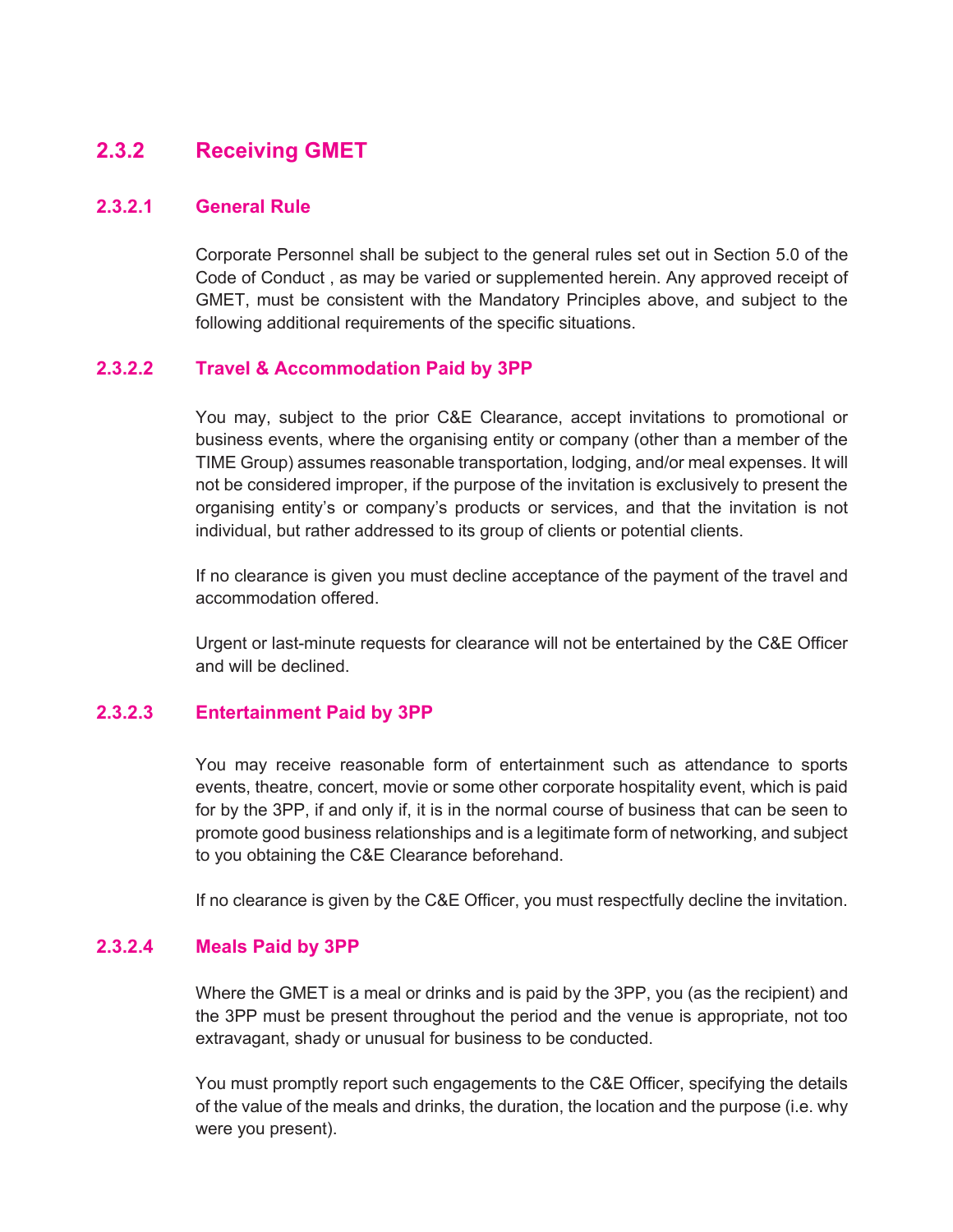## **3.0 Suppliers and 3PP**

## **3.1 Conduct**

#### 1.1.1 Comply with all Laws

3PPs must comply with all laws within the countries where the 3PPs operate.

#### 1.1.2 Business Integrity

3PPs must act ethically, with integrity and honestly, transparently and in a trustworthy manner, in all their dealings with other persons on behalf of or with TIME.

#### 1.1.3 Conflicts of Interest

3PPs must avoid being in any actual, perceived or potential conflict of interest with TIME. If the 3PP finds itself in such a position, the 3PP must disclose the actual, perceived or potential conflict of interest to the C&E Officer and provide such details as may be required.

#### 1.1.4 Bribery & Corruption

3PPs must comply with all applicable anti-bribery and anti-corruption laws and must have adequate policies and procedures in place to monitor compliance with such laws.

3PPs shall not commit any acts which may create the perception of corrupt conduct, whether directly or indirectly and irrespective of value, to PEPs, Government Officials, Corporate Personnel, potential or actual customers of TIME, in order to obtain or retain a business or advantage for TIME.

#### 1.1.5 Business Courtesies

A general business courtesy is one where the personnel of the 3PP offers to pay for a certain item or service for a customer, supplier or a Government Official. Gifts and hospitality can be a normal and healthy part of building business relationships, but 3PPs should never offer or accept gifts, payments or hospitality to encourage or reward a decision. 3PPs are hereby expected to be aware of the various principles set out in this Policy and shall give due consideration and respect thereto before offering or giving any GMET relating to its dealings with TIME, or on behalf of TIME.

### **3.2 Obligations of 3PP**

#### 3.2.1 General Obligation

3PPs shall be responsible for the following:-

- Read, understand and adhere to this Policy;
- Read, understand and execute a declaration to conform to this Policy when engaging in business activities with TIME or on TIME's behalf, as may be required from time to time and in the manner prescribed;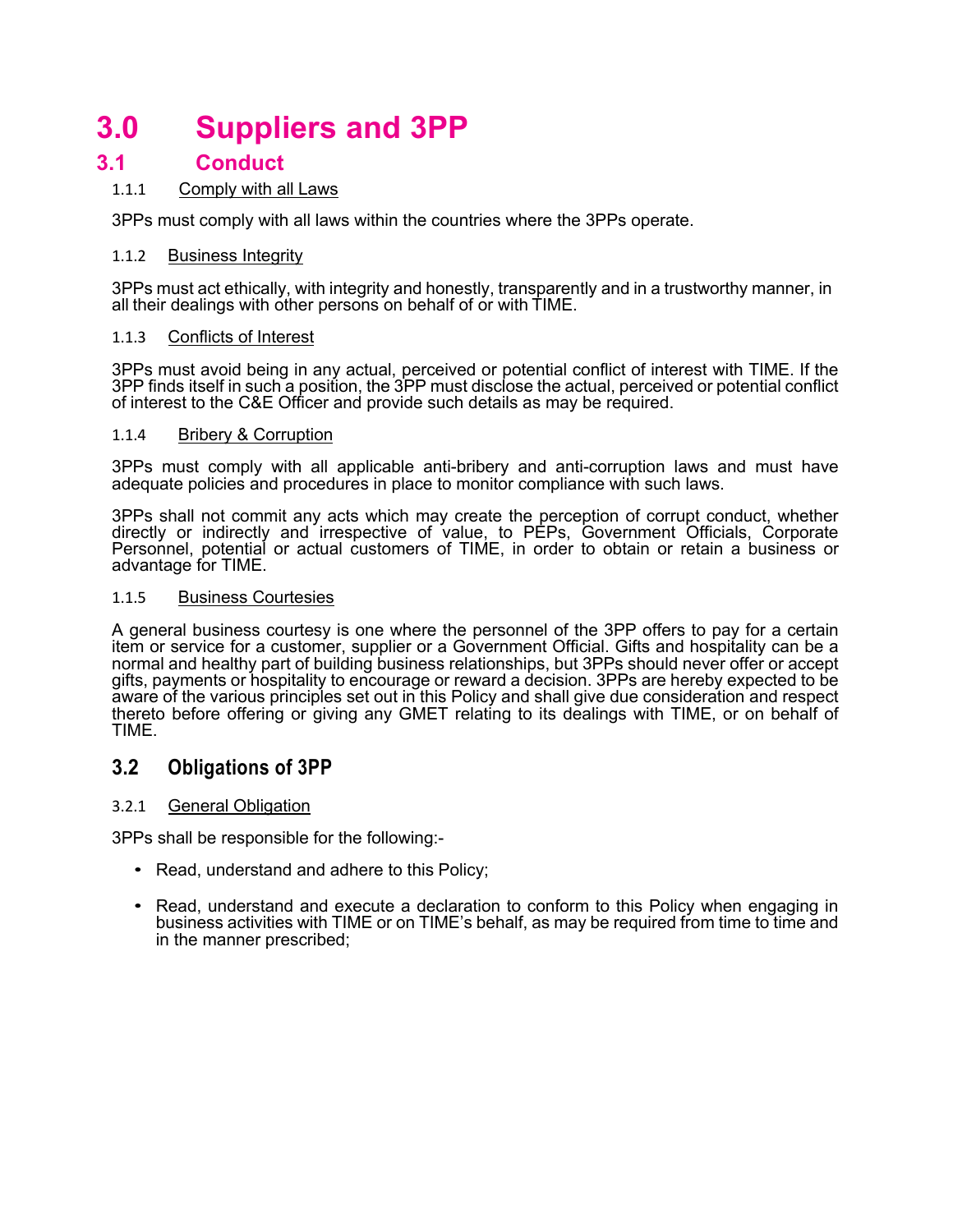• Attend the relevant training on anti-bribery and anti-corruption made available by TIME.

It is your responsibility to immediately report any acts or suspected acts of bribery and other forms of corrupt or unethical practices by the 3PP to the C&E Officer in accordance with the Whistleblowing Policy.

If you are in doubt, you should contact the C&E Officer who should be able to provide guidance and advice to you.

#### 3.2.2 Effective Management

3PPs are to develop, maintain and implement policies consistent with this Section and maintain appropriate management systems and documentation to demonstrate compliance with this Policy, and must provide the means by which violations of this Policy can be confidentially reported.

#### 3.2.3 Third-Party Due Diligence

Where a relationship with a 3PP is to be established or renewed with TIME, the following rules must be complied with:

- (a) prior to entering into a relationship with the 3PP, appropriate due diligence must be performed by the C&E Officer upon the stipulated criteria herein;
- (b) no payments or advances are to be made to the 3PP unless an approved agreement is executed between the 3PP and TIME, and after the completion of the due diligence by the C&E Officer; and
- (c) no agreement with the 3PP is to be executed, or empanelment of the 3PP is permitted, unless the due diligence by the C&E Officer results in the C&E Officer not objecting to such agreement or empanelment.

For clarity, the 3PP should not be engaged or empanelled if the 3PP:

- (a) is just incorporated (i.e. in the last six (6) months) and there is no reasonable explanation given in writing;
- (b) has provided an explanation, but in the opinion of the C&E Officer, it is unreasonable or not justifiable;
- (c) has a connection to or relationship with an officer of TIME's customer, a Government Official,

PEP or Corporate Personnel; or

(d) either has previously been found guilty of corrupt practices by a Court of competent jurisdiction or is known or suspected in the market to provide Gratification.

#### **3.3** Enforcement Provisions

Any non-compliance with this Section may result in the termination of the 3PPs business relationship with TIME.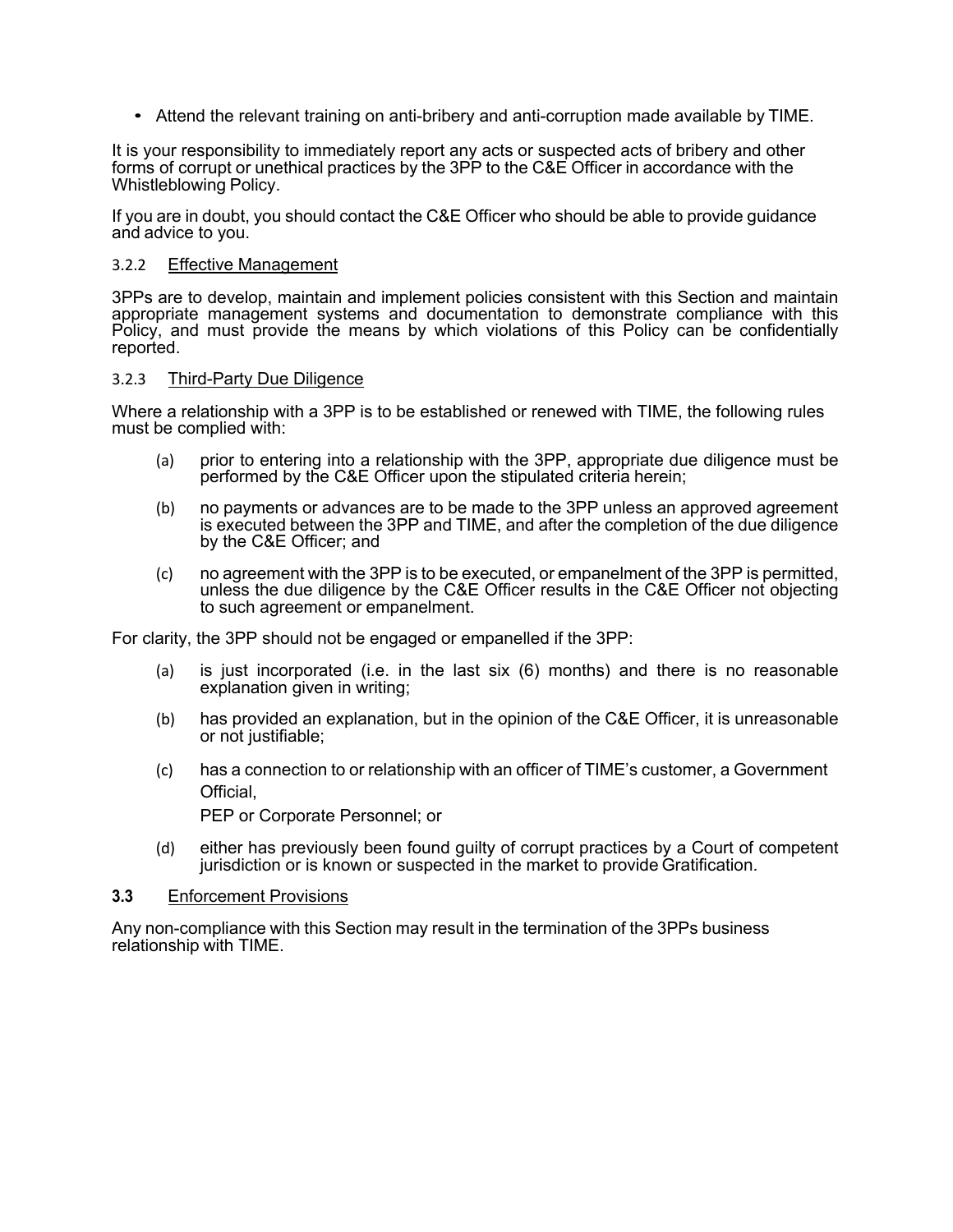#### 3.3.1 Reviews & Audits

TIME may at any time review or audit a 3PP's compliance with this Policy.

Where any review, audit or compliance audit is undertaken, the 3PP shall fully co-operate by providing information, documents, and access to staff, as TIME may reasonably require.

If after such a review or audit it is discovered that the 3PP is in breach of this Section, TIME will take such action to discipline the 3PP, including terminating its engagement.

Any identified deficiencies must be corrected on a timely basis as directed by the C&E Officer at the 3PP's

cost.

#### 3.3.2 Failure to Attend Training

A 3PP must attend the necessary training conducted by TIME in respect of this Policy.

If a 3PP repeatedly fails, neglects and/or refuses to attend training conducted by TIME in respect of this Policy, TIME may issue a written warning informing the 3PP that if he does not attend the next training, TIME will terminate the contract with the 3PP, and the 3PP will be held liable for damages arising therefrom.

#### 3.3.3 Becoming Aware

If the 3PP becomes aware of a reasonable risk of a breach of this Policy (whether by Corporate Personnel or other 3PPs), the 3PP must notify the C&E Officer as soon as practicable.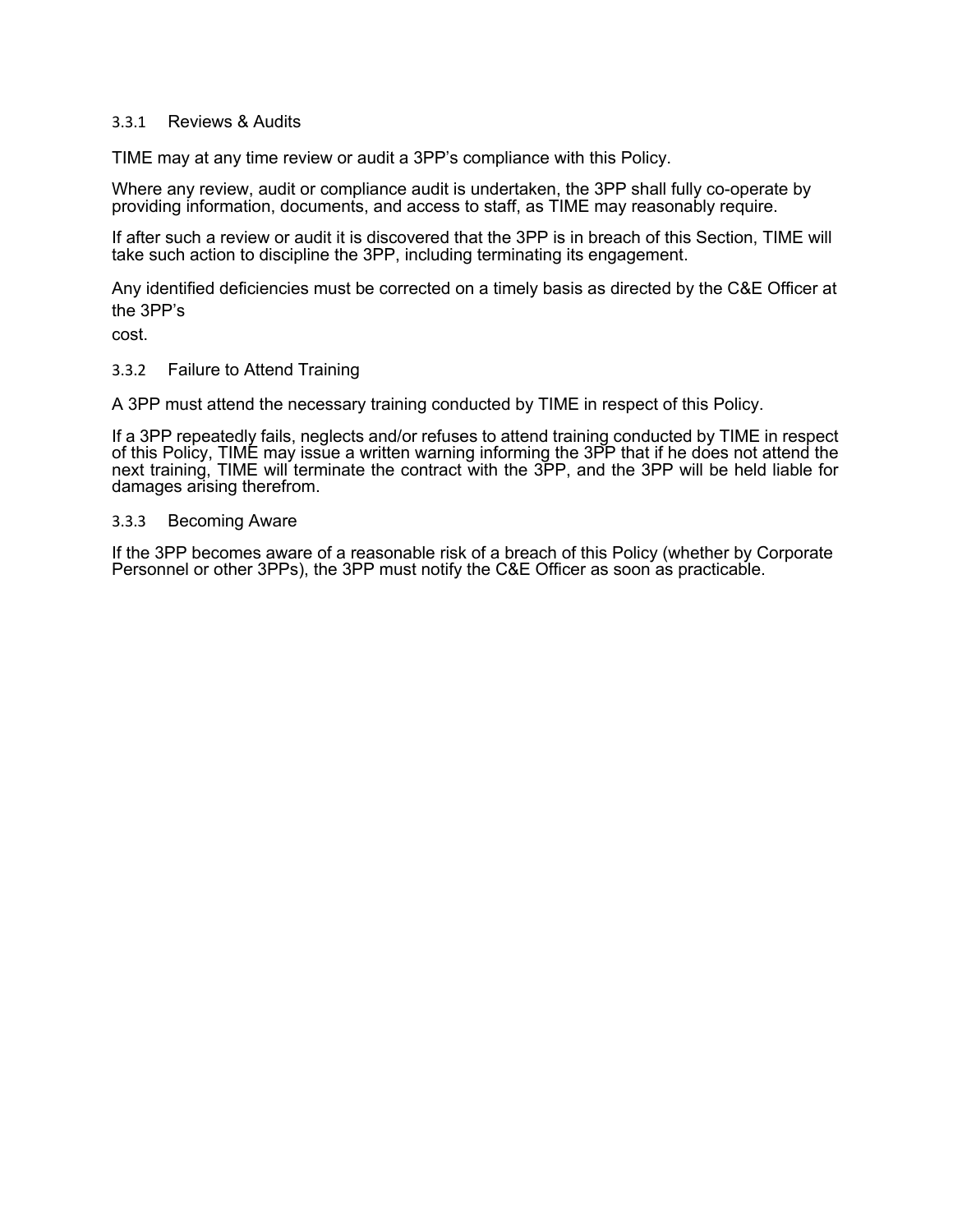## **4 OPERATIONAL MATTERS**

## **4.1 Control Measures**

#### **4.1.1 Due Diligence**

#### **4.1.1.1 Principles & Approach**

Whenever this Policy refers to the need to undertake prior due diligence, the key considerations and principles to be applied when conducting due diligence include the following:

- (a) extent and scope of the due diligence must be reasonable and proportionate;
- (b) understand the type of entity that we are dealing with and/or the activity to be undertaken;
- (c) understanding the activities and assessing the risk of corruption or fraud;
- (d) details of other personal and business relationships the party has or may have with TIME, any Corporate Personnel or any 3PP;
- (e) local market reputation through review of media or public sources available;
- (f) an interview with the relevant personnel where appropriate;
- (g) bankruptcy and/or liquidation, litigation searches from public records; and
- (h) the amount and type of information to be obtained, and the extent to which this information is verified, should increase when the corruption risk associated with the relationship is higher.

The C&E Officer may determine additional criteria to address specific risk areas from time to time.

#### **4.1.1.2 Report**

Upon completion of the due diligence, the C&E Officer is to provide his/her assessment of the suitability of such activity to be undertaken (e.g. provision of donation/contribution, providing clearance to a GMET request, or engagement of third parties to act on behalf or in favour of TIME), together with a summary of the final due diligence report.

The final due diligence report shall be made available if requested.

#### **4.1.1.3 Records**

Records of all due diligence and the final due diligence report shall be maintained by the C&E Office for an appropriate period of time.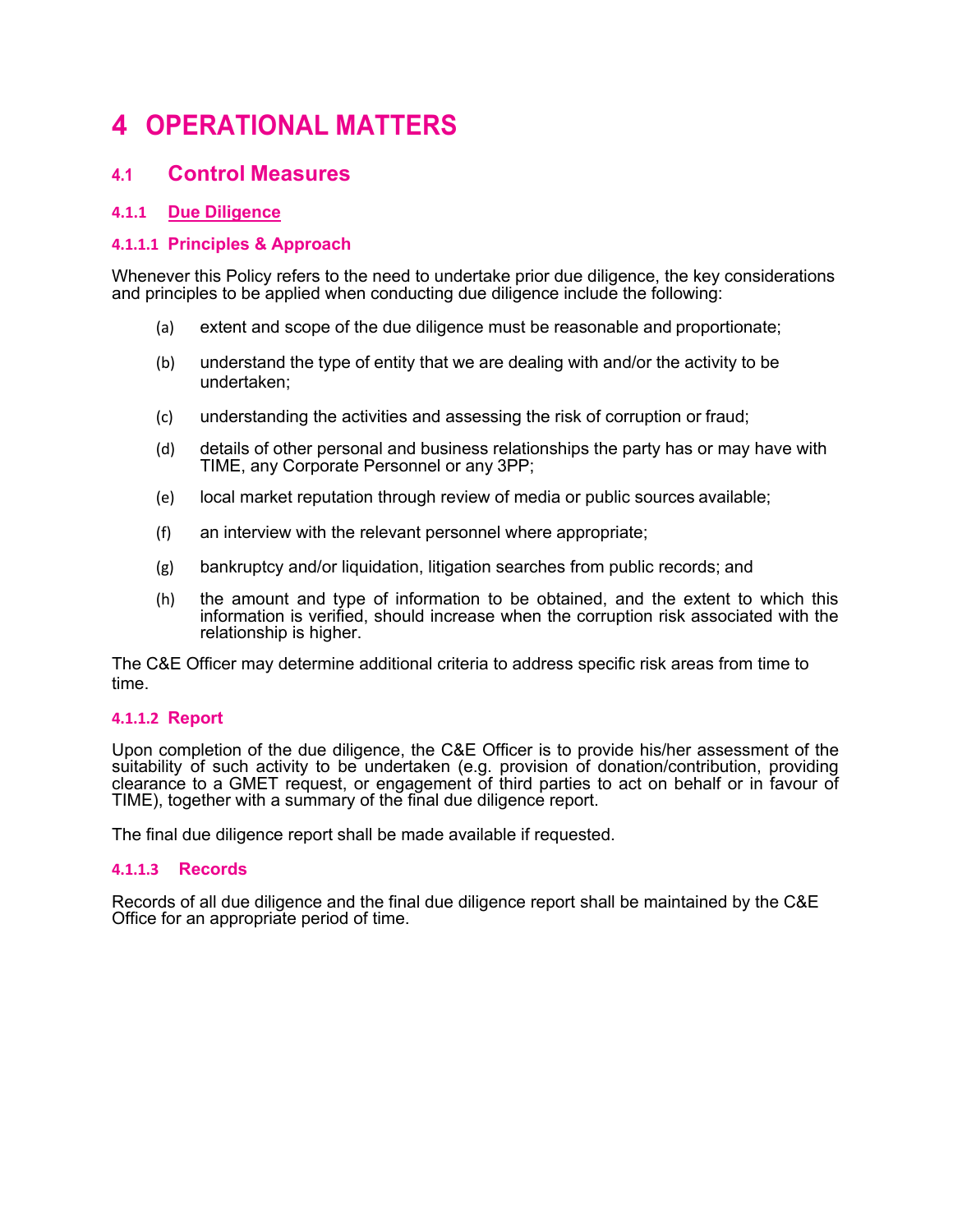#### **4.1.1.4 Frequency**

Due diligence may be undertaken periodically to determine if the corruption risk associated with the relationship has increased or decreased. How often and the extent that this is done is to be determined by the C&E Officer.

## **4.2 Systemic Review &Monitoring**

#### **4.2.1 Periodic Review of Policy**

#### **4.2.1.1 Objectives**

Reviews are to be undertaken to assess the performance, effectiveness and efficiency of this Policy, and to determine what improvements are to be introduced.

#### **4.2.1.2 Frequency**

Reviews are to be done not less than every eighteen (18) months. However, the first review will be done on the first anniversary of the implementation of this Policy.

#### **4.2.1.3 By Whom**

Three (3) parties may conduct such a review:

- (a) the C&E Officer, who may engage external advisors to assist;
- (b) the Internal Audit Department; or
- (c) an external party engaged by the Audit Committee.

#### **4.2.1.4 Conclusion of Review**

A review report is to be submitted to the Audit Committee within thirty (30) days after completion, together with proposed changes to the Policy (if any).

The detailed changes to be made to the Policy, will be prepared by the C&E Officer, and must first be approved by the Audit Committee, and then by the Board of Directors before being published.

#### **4.2.2 Monitoring of Compliance with Policy**

#### **4.2.2.1 Compliance Audit**

The purpose of compliance audits is a form of monitoring of Corporate Personnel's or 3PPs performance in relation to the matters set out in this Policy, their understanding of the Policy and their adherence to the processes and practices that are specified or directed. The results shall be presented to the Audit Committee together with any recommendation in relation thereto by the person carrying out such audit.

#### **4.2.2.2 Types**

There are two (2) types of compliance audits:

(1) surprise checks, which will be undertaken periodically by the C&E Officer; and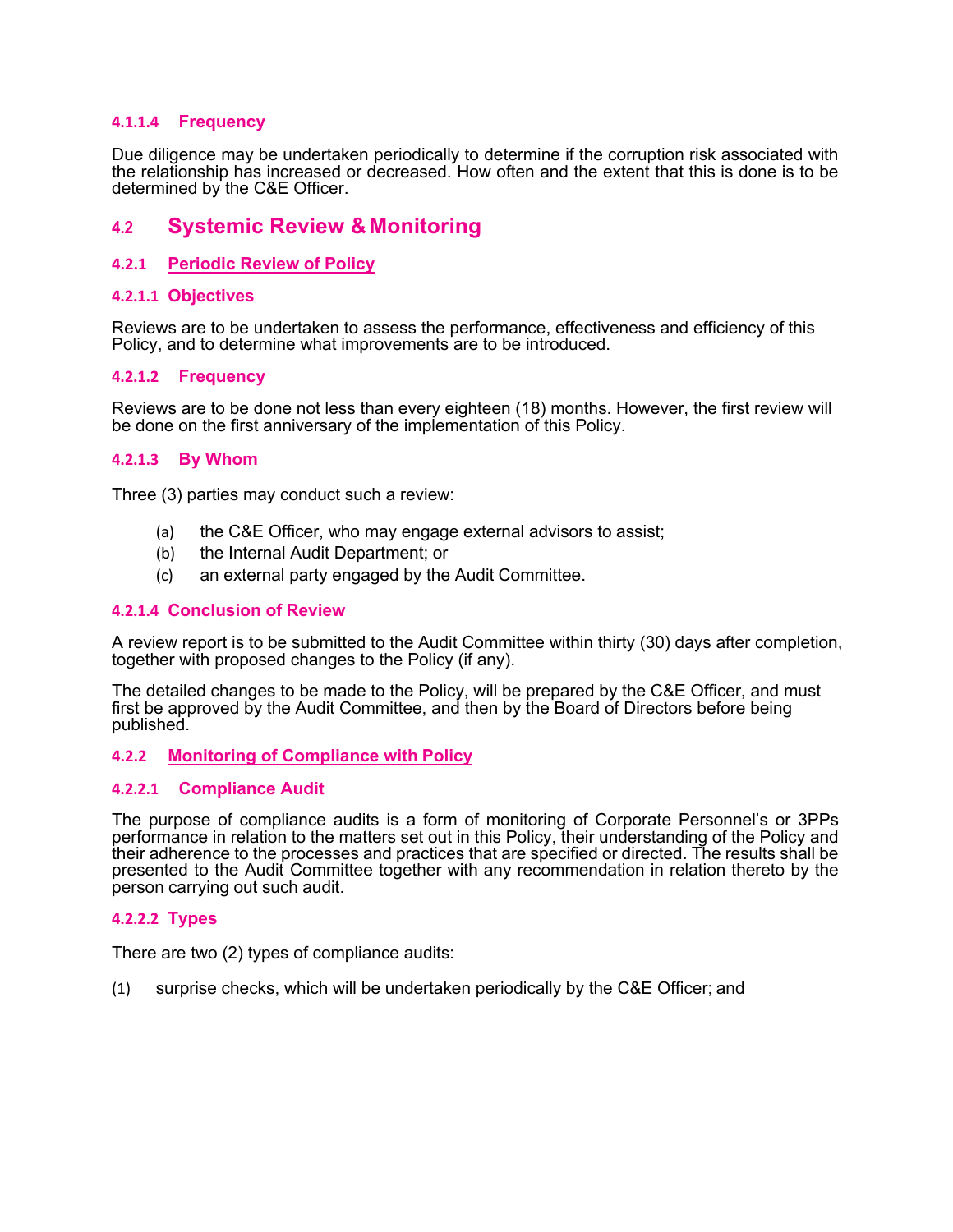(2) compliance audits which will be undertaken periodically by Internal Audit, without reference to the C&E Officer.

#### **4.2.2.3 Frequency**

Compliance audits may be undertaken as frequently as considered necessary and appropriate taking into consideration the degree of corruption risks and risk of non-compliance.

## **4.3 Reporting**

#### **4.3.1 Incident Reporting**

It is the responsibility of all Corporate Personnel or officers of 3PP to immediately report any acts or suspected acts of bribery and other forms of corruption to the C&E Officer. Attempts or abetment of such acts may also be reported to the C&E Officer.

All incidents, howsoever arising, must be documented in accordance with ABC Form 1: Incident Report (see Annexure).

All documentation must be submitted to and for review by the C&E Officer. If incidents are reported via TIME's whistleblowing channel, the C&E Officer is to complete the Incident Report form, and identify that it is made pursuant to the whistleblowing channel. The C&E Officer will assign a reference ID to each incident report received and acknowledge the receipt of the compliant.

Any person who has information or evidence of a breach of this Policy by Corporate Personnel<br>or 3PPs may avail themselves of TIME's prevailing TIME's prevailing Whistleblowing Policy which is available at http://people.time.com.my/wp-content/uploads/20180427-v.01-TIME-Group-Principles-<br>Whistleblowing.pdf.

All official complaints will be kept confidential and no disclosure will be made to any other person within TIME save for the Audit Committee.

### **4.4 Investigations**

Any incident reported to the C&E Officer under this Policy, will be thoroughly investigated and may result in appropriate disciplinary or other measures against the guilty party.

TIME will also not hesitate to report or escalate to an appropriate higher enforcement authority any actual or potential acts of corruption.

#### **4.4.1 Commencement of Investigations**

All investigations shall be undertaken by the C&E Officer either on:

- (a) his/her own motion (due to becoming aware of the existence of a situation that warrants an investigation);
- (b) instruction from the Audit Committee or Board of Directors;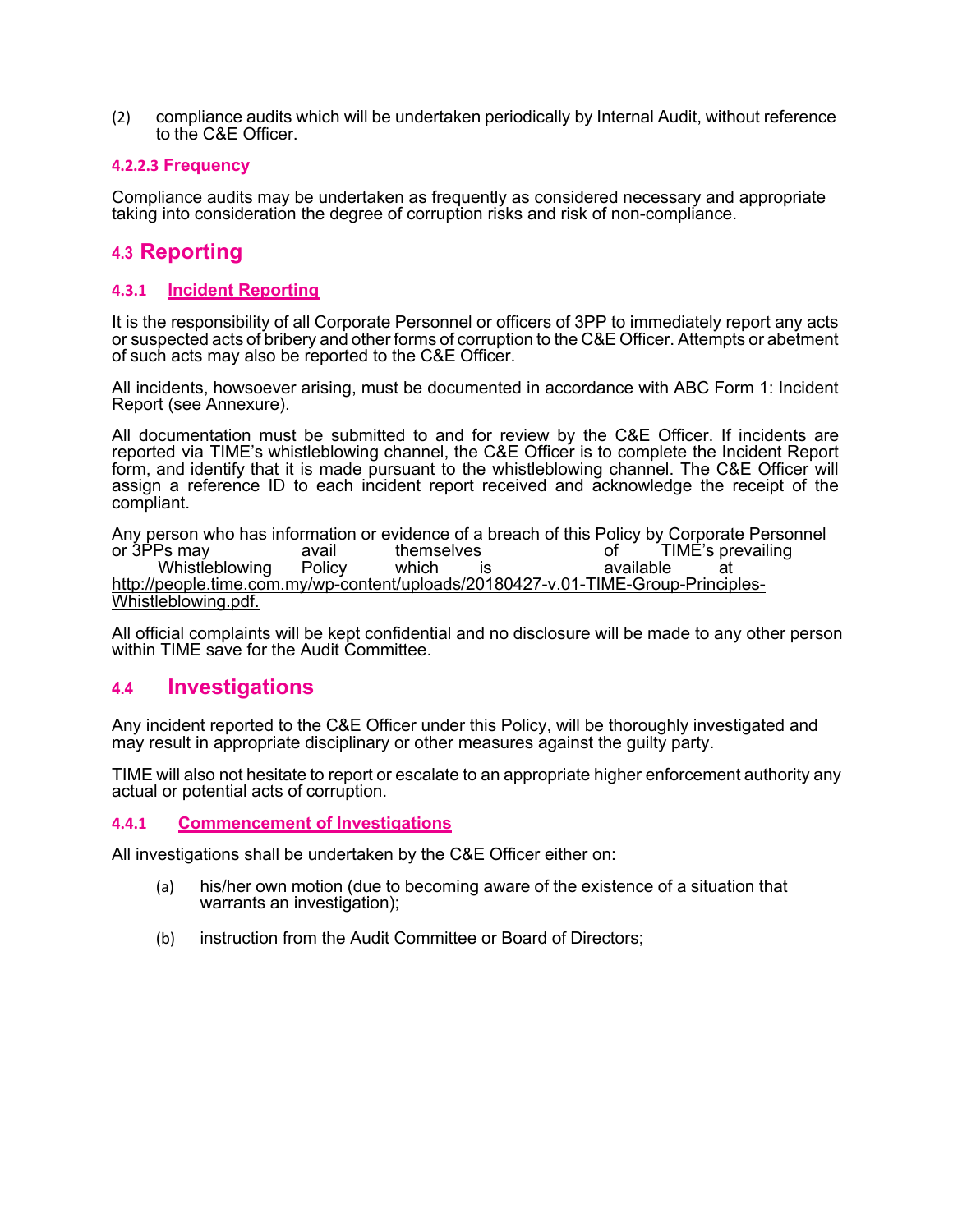- (c) a referral by the Head of Internal Audit, as confirmed by the Chairman of the Audit Committee; or
- (d) an Incident Report form being received.

The C&E Officer shall open an investigation file and assign the file an investigation reference number.

#### **4.4.2 Use of External Personnel**

The C&E Officer may engage the services of external counsel, forensic accountants or private investigators as part of the investigation process.

#### **4.4.3 Evidence Gathering**

The C&E Officer may conduct confidential interviews with individuals in furtherance of any investigation. All documents, information or data relevant to the investigation, whether in the equipment belonging to TIME or the individual concerned is to be made available to the C&E Officer. The C&E Officer may take copies of the same, and date/time stamp the copies.

Corporate Personnel who fail to cooperate with such evidence gathering shall be liable to be dismissed, and employees of 3PPs who similarly fail, will cause the arrangement with the 3PP to be terminated.

#### **4.4.4 Completing an Investigation**

Upon completion of an investigation, the C&E Officer will submit the Investigation Report to the Chair of the Audit Committee.

After deliberation by the Audit Committee, the Chair shall notify in writing the committee's decision to the C&E Officer.

The C&E Officer is to communicate this decision to the relevant Corporate Personnel, their division heads and Head of People division.

### **4.5 Corruption Risk Assessment**

A CRA is intended to identify weaknesses within TIME's systems, processes or practices which may present opportunities for corruption to occur. It focuses on the potential for corruption, rather than the perception, existence or extent of corruption.

CRAs is an evaluation of the likelihood of corruption occurring and/or its impact should it occur.

#### **4.5.1 Frequency of CRAs**

CRA may be done:

- (a) periodically but not less than once every three (3) years;
- (b) when there is a change to applicable laws or regulations;
- (c) when circumstances of TIME's business change; or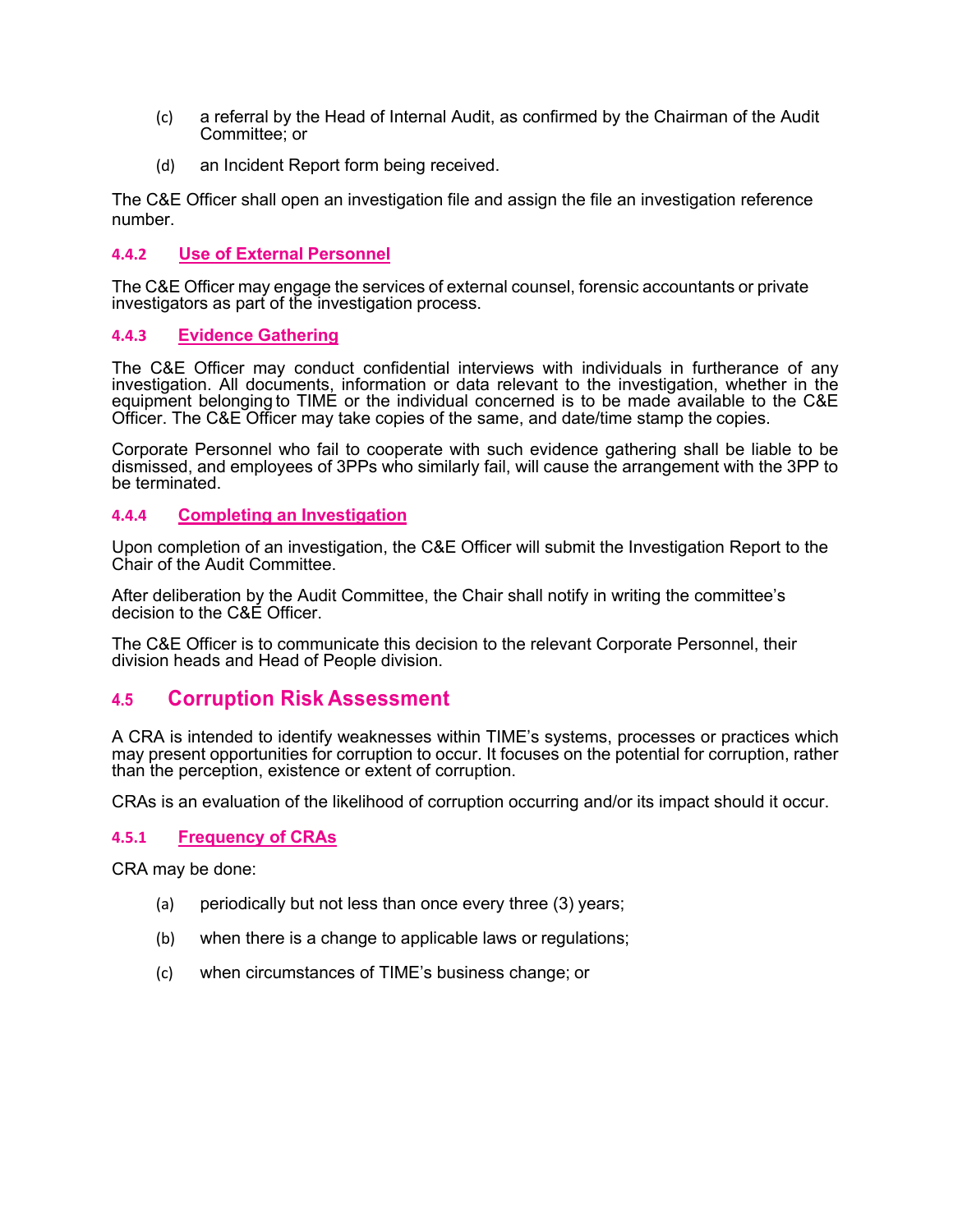(d) as and when determined by either the Audit Committee or the C&E Officer as necessary. If the Audit Committee decides to undertake a CRA, it shall notify the C&E Officeraccordingly, and vice versa.

#### **4.5.2 CRA Report & Actions**

- (a) All CRA Reports are to be completed within ninety (90) days from commencement.
- (b) On submission of the CRA Report, the Audit Committee is to deliberate and advise the C&E Officer, on the steps or actions to be taken to remedy any weaknesses identified or strengthen existing processes or governance frameworks.
- (c) The C&E Officer shall as soon as practicable, implement such steps and actions.

#### **4.6 Training**

#### **4.6.1 Mandatory and Periodic Training**

Every Corporate Personnel and 3PP shall be required to attend training in relation to this Policy at such time, frequency, format and conditions as may be determined by TIME.

#### **4.6.2 3PP On-Boarding & Refresher Training**

All new 3PPs must undergo an on-boarding to the Policy to be conducted by TIME and thereafter a refresher training at least once every eighteen (18) months.

#### **4.6.3 Failure to Attend Training**

Failure to attend training shall result in disciplinary action including but not limited to suspension, termination or cessation of contracts.

### **4.7 Records & Documentation**

Documentation or records submitted or published under this Policy may be in hard copy or electronic versions, or in a format or system that preserves or ensures the integrity of the information.

### **4.8 Risk Register**

A risk register is to be developed and maintained by the C&E Officer. The risk register will identify the business activities that are exposed to corruption risk, the location of those business activities, the local business conditions and customs, the corruption risk inherent in those activities, the estimate of the likelihood of the occurrence and the impact on TIME.

## **4.9 Compliance Office**

A Compliance Office will be established under this Policy for the purposes of carrying out and administering the full compliance of the Policy and shall be responsible for the establishment of any guidelines, or operating procedures relating processing of applications, risk assessments, investigations, record keeping and/or other activities contemplated hereunder.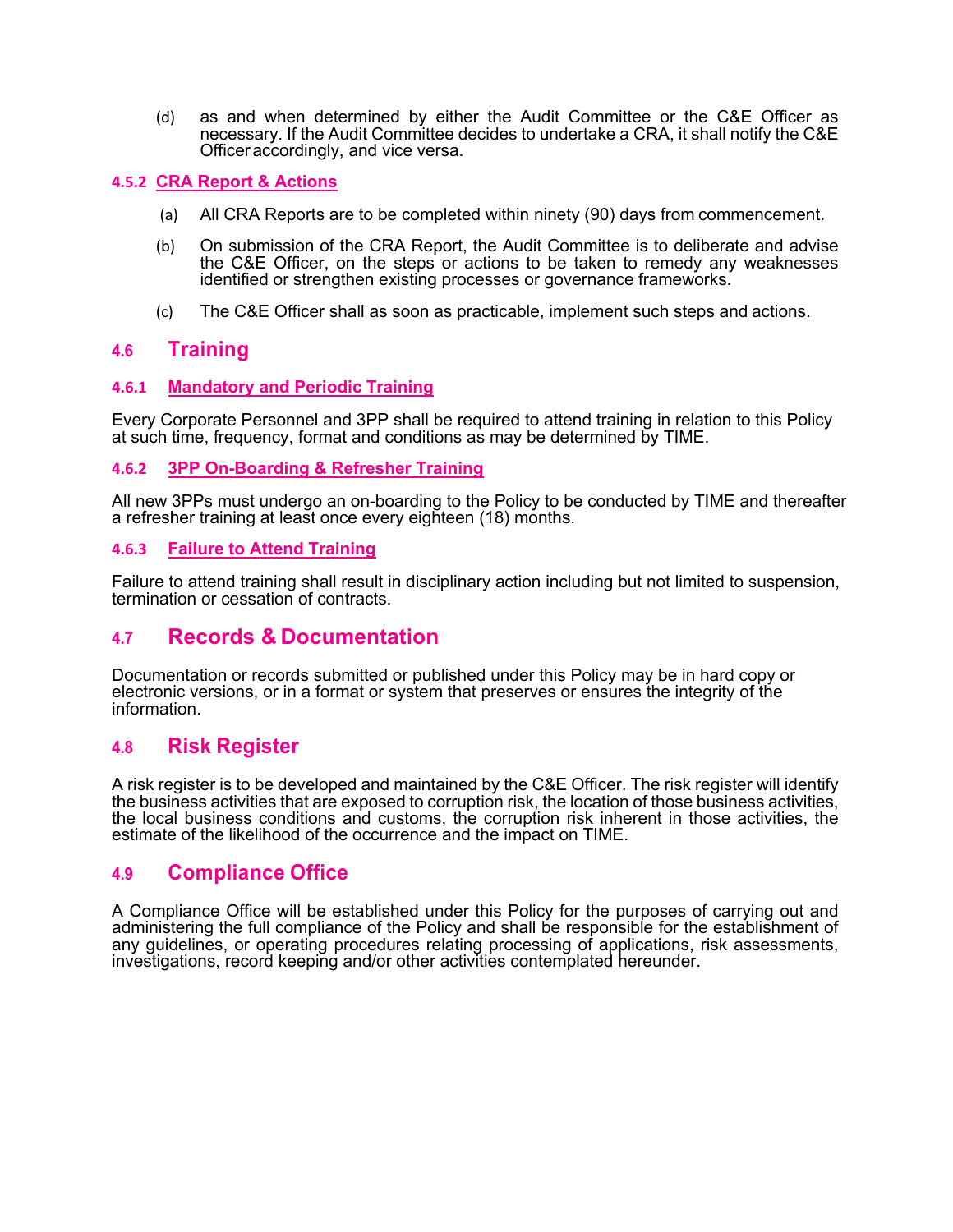## **5 EFFECT OF NON-COMPLIANCE**

## **5.1 General Effect ofNon-Compliance**

If you fail, neglect or refuse to comply with this Policy, such failure, neglect or refusal will be deemed tantamount to a breach of this Policy, and you may be dismissed from employment forthwith. If you are a 3PP, your engagement with TIME will be terminated and no compensation will be payable.

A lack of understanding of the Policy will not be an excuse for violating the Policy and neither is acting on instructions from your superior, head of department or any Director.

## **5.2 Effect of Failure to Comply Despite Advisory**

If the Corporate Personnel does not comply with the formal advice given by the C&E Officer, regardless of whether the Corporate Personnel has a different opinion or does not agree with the advice of the C&E Officer, the Corporate Personnel shall be deemed to be in breach of thisPolicy.

In such circumstances, the Corporate Personnel may be subject to appropriate disciplinary proceedings and may be subject to such penalties as may be specified in the Employment Handbook.

## **5.3 Outcome of Investigation**

If after an investigation is completed and the C&E Officer reasonably believes that there is sufficient evidence of non-compliance with the Policy, the C&E Officer shall notify the Head of People division that the appropriate action should be taken against the applicable Corporate Personnel.

## **5.4 Penalty for Illicit Financial Gain**

Should you be found guilty of breaching this Policy, any financial benefit that was granted or paid by TIME to you (other than salary payments) are to be fully repaid or returned to TIME.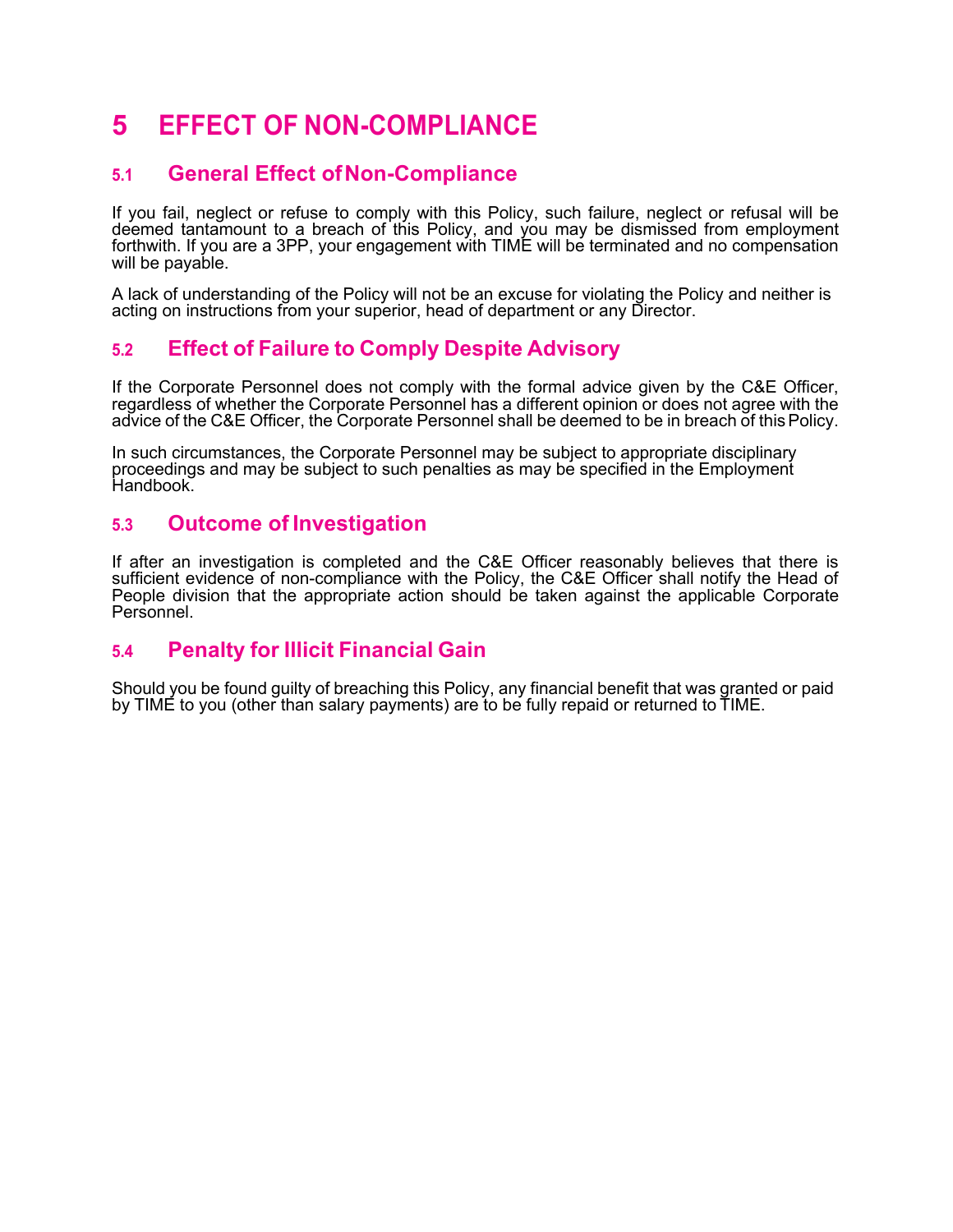## **ANNEXURES**

#### **ABC FORM 1: INCIDENT REPORT**

**Incident Report**

Reference Number:

Date of Submission:

☐ Incident reported by:

☐ Incident reported using TIME's Whistleblowing Channel

☐ Incident has not happened yet ☐ Incident has already happened

Nature of Incident: *(Describe the nature of the incident, in your own words)*

Persons Involved: *(Identify the persons that are involved)*

Acknowledge Receipt:

C&E Officer (Date of receipt)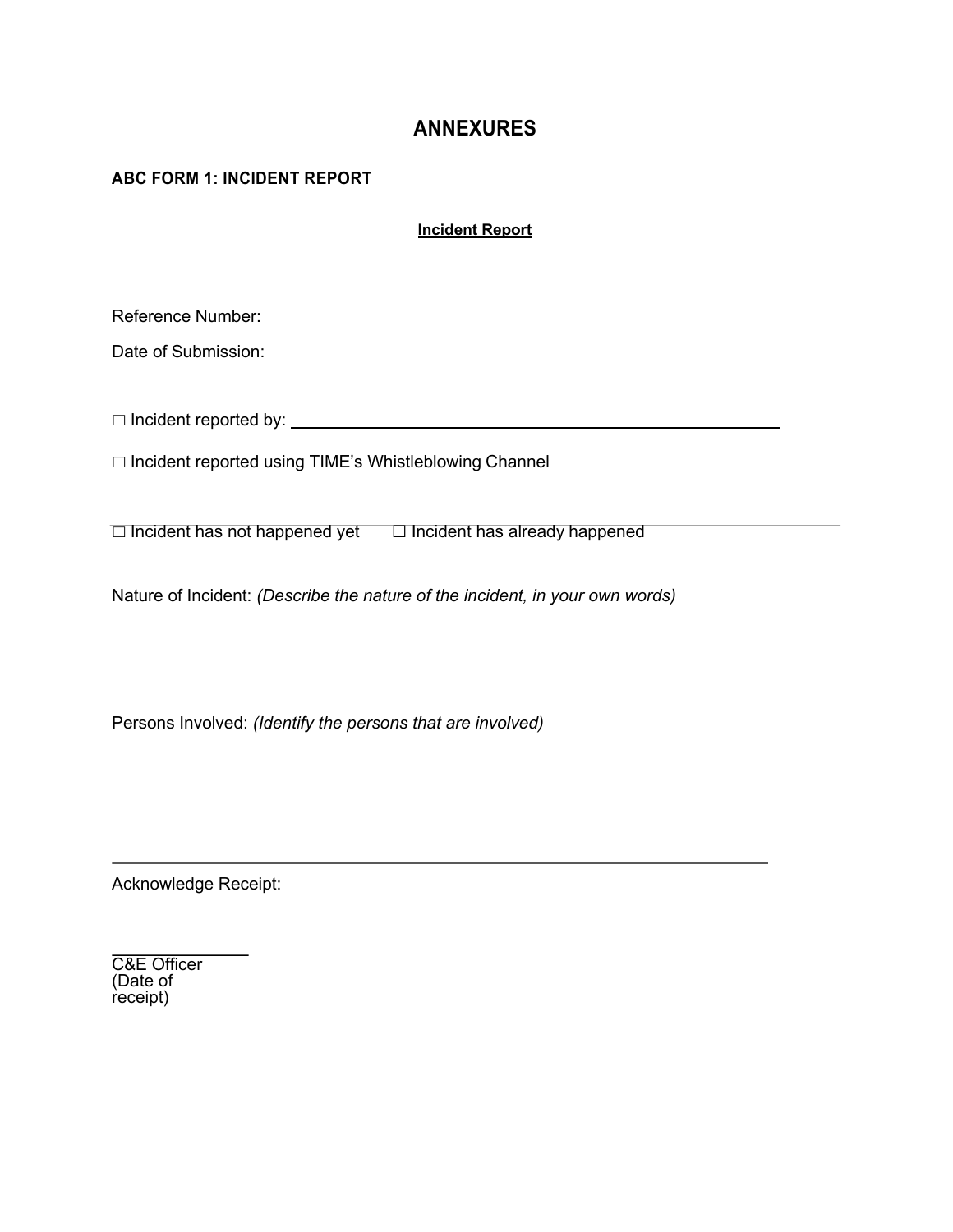## **ABC FORM 2: CONTRIBUTIONS OR DONATIONS**

## **Request for C&E Clearance – Payments of Contributions or Donations**

Reference Number:

Date of Submission:

Payment to [Name of

Charity/Sponsorship] Amount:

Frequency: □ Once □ Repeated, Click here to enter text.

## **Reason for Payment**

Please state the reasons for the payment. If there are supporting documents e.g. a letter of request from *the charity or party requesting the sponsorship, please attach the same.*

Requested by:

(Signature) (Name & Designation)

Acknowledge Receipt:

C&E Officer (Date of receipt)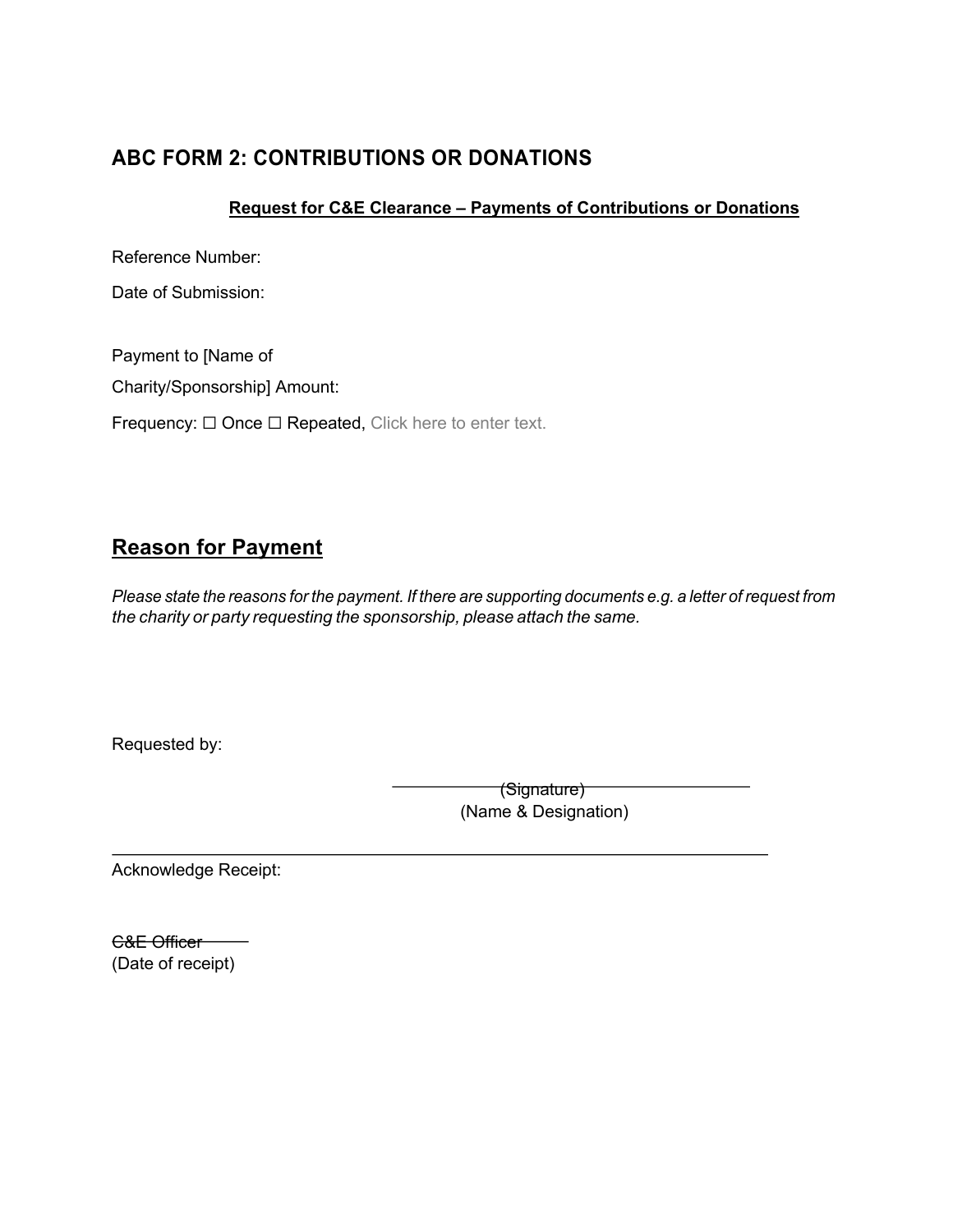## **ABC FORM 3: GOVERNMENT OFFICER TRAVEL ACKNOWLEDGEMENT FORM**

### **Government Officer Travel Acknowledgement Form**

Date:

To: TIME dotcom Berhad

From: (Name and Designation of Government

Officer) Address:

Details Government Officer Travel:

| <b>Purpose of Travel/Name of event:</b>                                                                                      |                                                                          |
|------------------------------------------------------------------------------------------------------------------------------|--------------------------------------------------------------------------|
| Location:                                                                                                                    |                                                                          |
| Period of Travel (date of departure till date of<br>arrival at base):                                                        |                                                                          |
| Mode of Travel:                                                                                                              |                                                                          |
| <b>Accommodation Provided by TIME?</b>                                                                                       | Yes/No                                                                   |
| <b>Government Officer Travel Approval by:</b><br>*Kindly provide documentary proof of<br>approval as attachment to this Form | (name and designation of Government<br>Officer's<br>approving authority) |

I, the abovenamed Government Officer, hereby confirm that I have received the approval to accept the travel arrangements by TIME dotCom Berhad for the above purposes.

Name: Designatio n:

Acknowledged Receipt by TIME Compliance Office:

C&E Officer (Date of receipt)